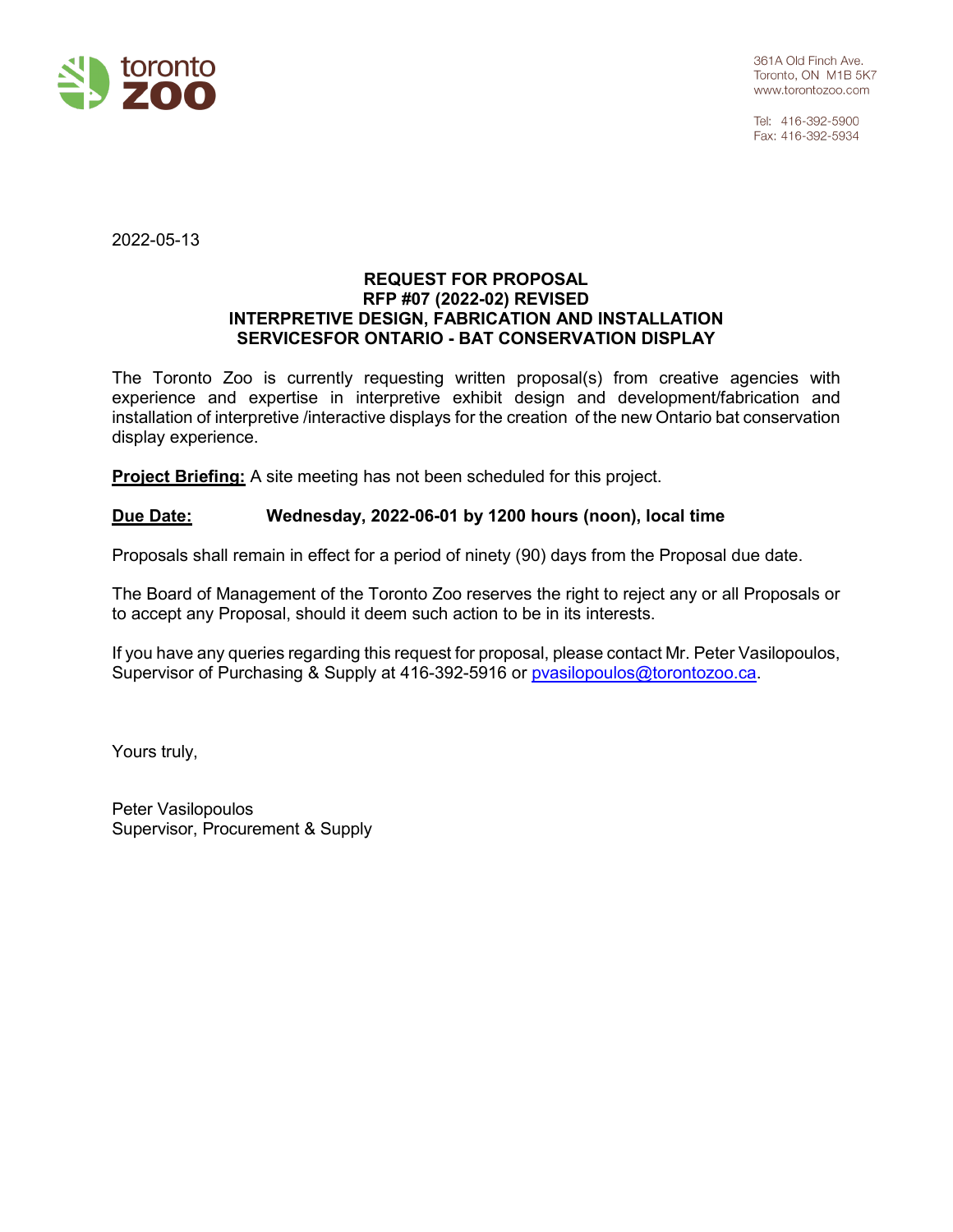# SID toronto **RFP 07 (2022-05) REVISED INTERPRETIVE DESIGN, FABRICATION AND INSTALLATION SERVICES ONTARIO BAT CONSERVATION DISPLAY Page 2 of 27**

### **PROPOSAL CONTENTS**

- 1.0 GENERAL TERMS
- 2.0 DESCRIPTION AND SCOPE OF PROJECT
- 3.0 CONSULTANT SERVICES TO BE PROVIDED RESPONSIBILITIES
- 4.0 INSURANCE, INDEMNIFICATION AND POLICIES
- 5.0 PROPONENT SUBMISSION REQUIREMENTS
- 6.0 PROPONENT FEE PROPOSAL
- 7.0 PROPOSAL EVALUATION AND SELECTION
- 8.0 NEGOTATIONS AND AWARD
- 9.0 SCHEDULE OF EVENTS
- 10.0 PROPOSAL TERMS & PROVISIONS
- 11.0 PROPOSAL SUBMISSION FORM

| Appendix |    | Fee Proposal Form                                    |
|----------|----|------------------------------------------------------|
| Appendix | Ш  | <b>List of Subcontractors</b>                        |
| Appendix | Ш  | References                                           |
| Appendix | IV | Accessibility For Ontarions with Disabilities (AODA) |
| Appendix |    | COVID-19 Proof of Vaccination Requirements           |
|          |    |                                                      |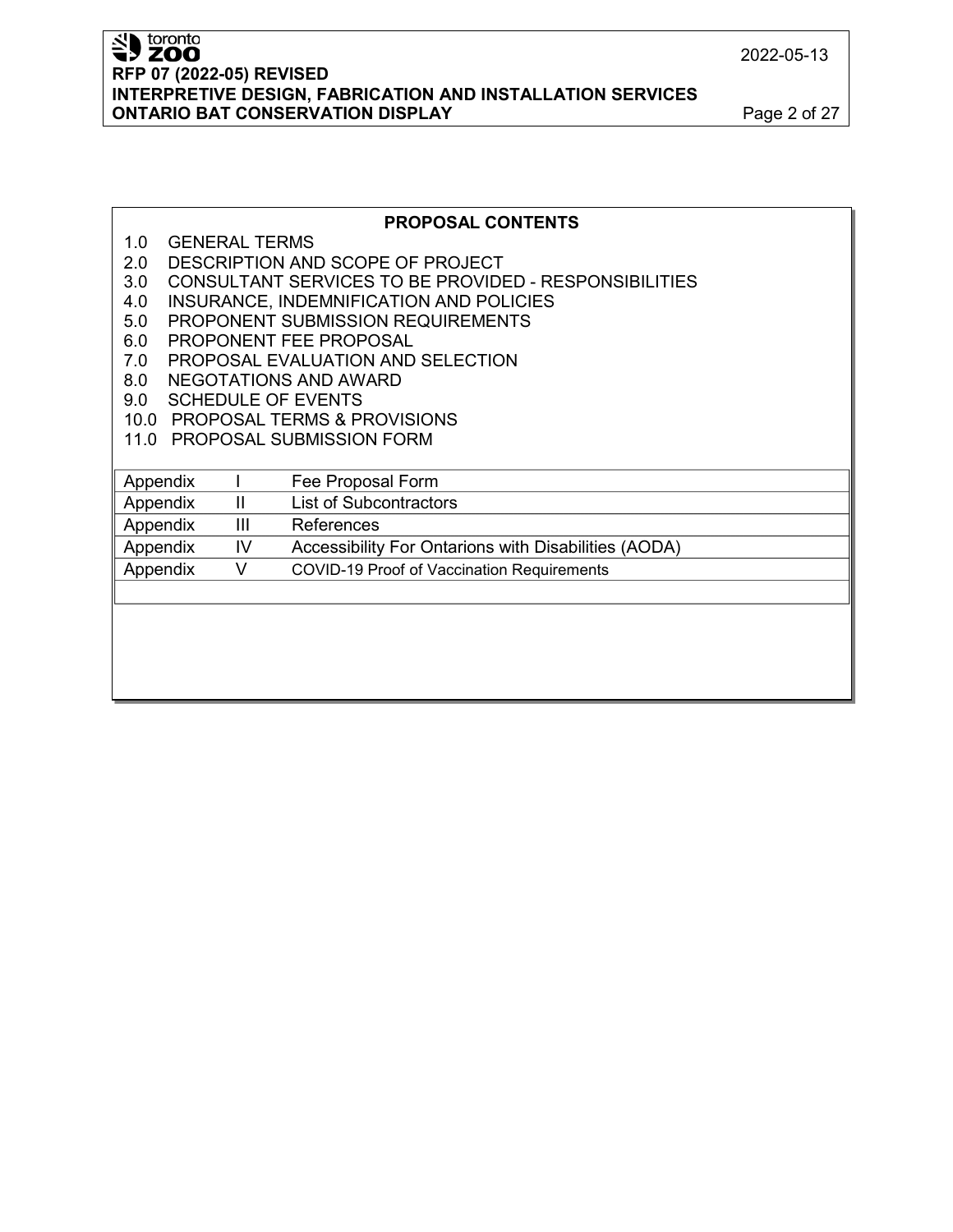#### toronto ≒, žoo **RFP 07 (2022-05) REVISED INTERPRETIVE DESIGN, FABRICATION AND INSTALLATION SERVICES ONTARIO BAT CONSERVATION DISPLAY Page 3 of 27**

#### **1.0 GENERAL TERMS**

- 1.1 The following definitions will apply to this Request for Proposal and to any subsequent Contract:
	- 1.1.1 "**Board**" means the Board of Management of the Toronto Zoo;
	- 1.1.2 **"CEO"** means the Chief Executive Officer of the Toronto Zoo;
	- 1.1.3 "**Consultant**" means the person, partnership or corporation contracting with the Board to provide the required Services;
	- 1.1.4 "**Contract**" means acceptance by the Toronto Zoo (by way of written acknowledgement, Agreement, Contract or Purchase Order) to furnish Services for money or other considerations;
	- 1.1.5 "**Contract Price**" means the price payable under the contract to the Consultant, being the Proposal Price eventually accepted by the Board of Management of the Toronto Zoo subject to any changes pursuant to the Contract Requirements;
	- 1.1.6 **"Proponent"** means an individual or company that submits or intends to submit, a proposal in response to this Request for Proposal;
	- 1.1.7 "**Proposal Price**", "Contract" and "Contract Documents" have the meanings set out therefore in clauses contained in these documents;
	- 1.1.8 **Request for Proposal (RFP)"** means the RFP document in its entirety, inclusive of any addenda that may be issued by the Toronto Zoo;
	- 1.1.9 "**Services" or "Work**" means everything that is necessary to be performed, furnished delivered by the Consultant to meet the Consultant's obligation under this Contract;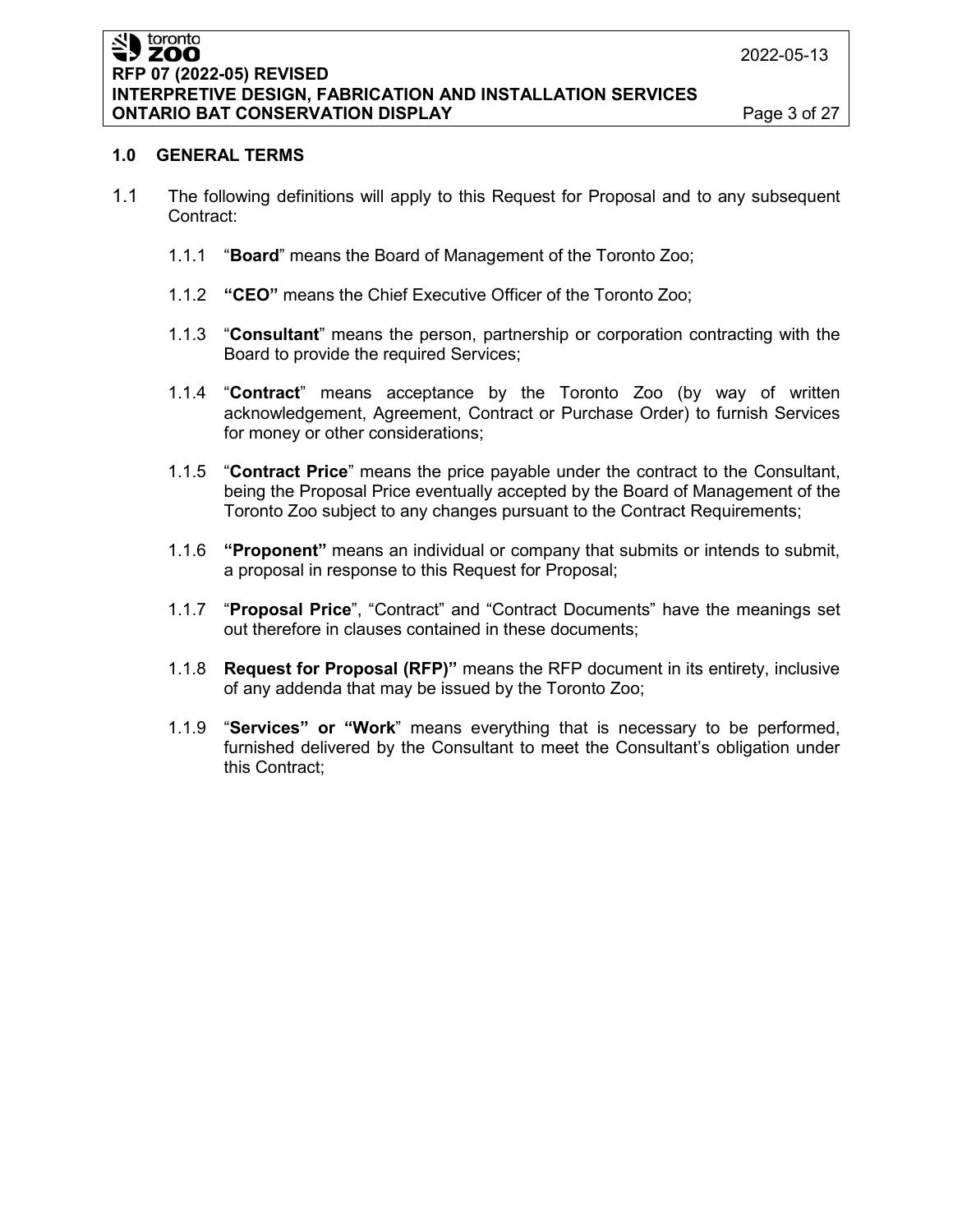## **2.0 DESCRIPTION AND SCOPE OF PROJECT - ONTARIO BAT CONSERVATION DISPLAY - Interpretive**

## 2.1 *Background*

The Toronto Zoo is currently engaged in field conservation activities in support of Ontario bat species at risk and is seeking to construct a technologically-advanced and interactive interpretive display to draw awareness to the threats faced by bats and the steps the Zoo is taking to support bats in the wild. The Toronto Zoo is interested in hiring an experienced creative agency/contractor to design, fabricate and install a dynamic interpretive display in the Zoo's front entrance or an alternative heavily-trafficked area.

## 2.2 *Purpose of the Ontario bat conservation display:*

- To inform guests about the general biology and natural history of bats
- Combat negative portrayals of bats as being scary or dangerous.
- Incorporate First Nations story-telling about bats.
- Emphasise existing threats to bat species at risk in Ontario.
- Highlight the conservation work being done by the Zoo's Native Bat Conservation Program.
- Call the guests to action by telling them how they can help protect bats in Ontario.
- Audiences would include:
	- o General public/guests
	- o Zoo Members
	- o School groups
	- o College/University students
	- o Zoo Camp groups
	- o Corporate groups

## 2.3 *Concept*

Ontario has eight species of bat, which are more widespread than most people would imagine. They use many habitats, including forests, trees, caves, human structures, and even urban areas. They are all insectivores, feeding on a wide range of invertebrate prey. Unfortunately, bats in Ontario are also endangered due to variety of threats, including white-nose syndrome, habitat loss, and climate change.

The Toronto Zoo is helping bats in Ontario. The Zoo's Native Bat Conservation Program uses methods such as acoustic monitoring, tagging, and radio-telemetry to study bats. We often survey areas where bats have never previously been surveyed, and each observation helps to fill in the map – the more we fill in the map, the more we can understand where bats are and what they need to survive. However, this work largely exists currently as part of the "hidden zoo". When completed, the Ontario bat conservation display will inform Zoo guests of the threats facing bats, why it matters, and our efforts to protect them. A state-of-the-art and technologicallyadvanced and interactive interpretive display will be used to engage guests in a heavilytrafficked area. With the anticipated heavy flow of traffic through this space the interpretives need to be not just novel and alluring, but durable and viewable by multiple people at one time.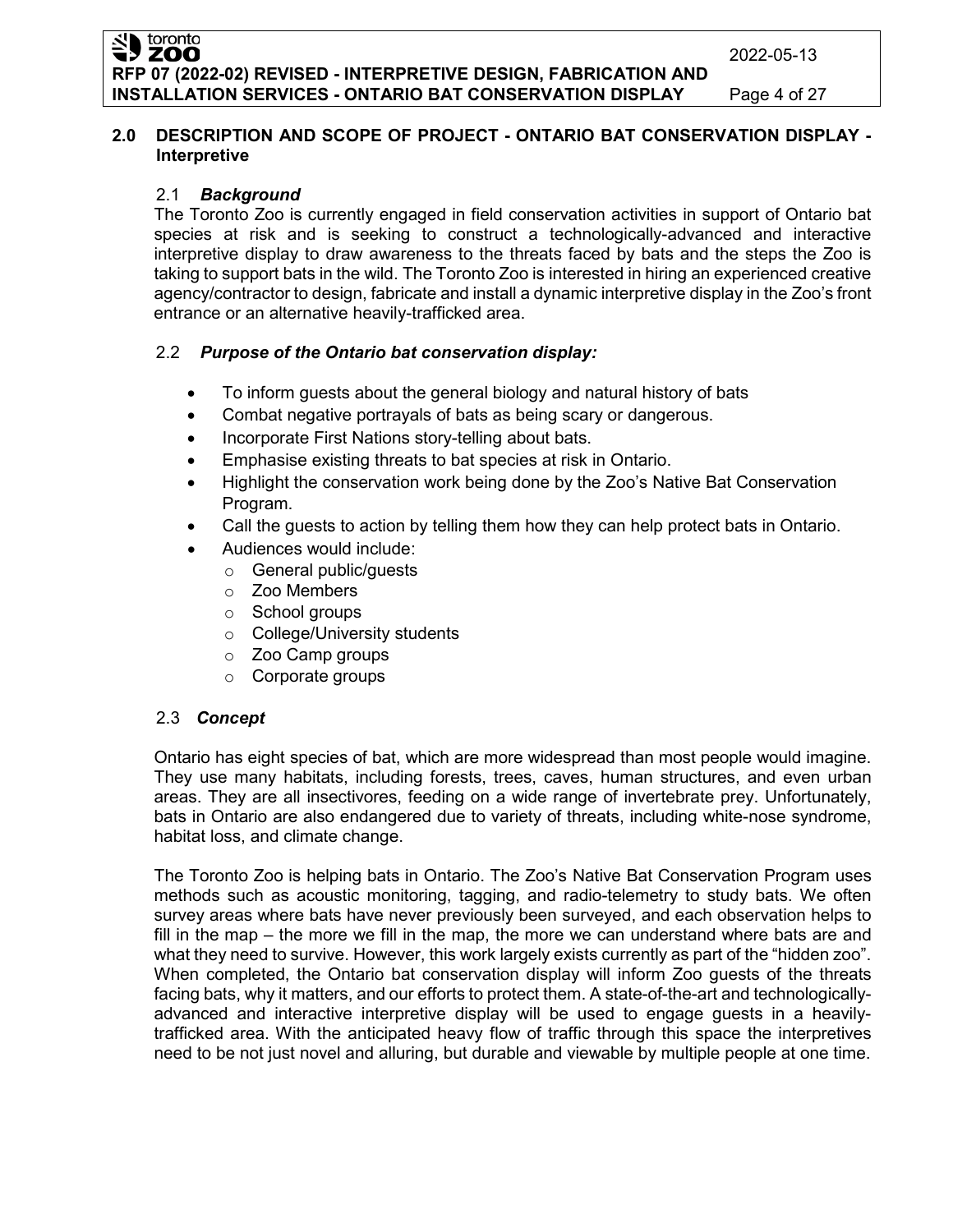#### toronto **ZOO RFP 07 (2022-05) REVISED INTERPRETIVE DESIGN, FABRICATION AND INSTALLATION SERVICES ONTARIO BAT CONSERVATION DISPLAY Page 5 of 27**

### 2.4 *Description and Scope of Project*

The scope of work for this project is to undertake all necessary engineering review, design, drawings, specifications, and so on for the fabrication and installation of educational and interpretive elements for the Ontario bat conservation display.

The Successful Proponent is to provide specialists in theming and interpretive design and use state of the art delivery methods and technology. The Successful Proponent shall work collaboratively with a core group of Toronto Zoo staff to incorporate these items into graphics and interpretives.

We want guests to understand *Toronto Zoo's mission of connecting people, animals and conservation science to fight extinction.* Through a variety of displays, technology, and interpretive signage we want ALL guests to get a better understanding of the challenges facing bats in the wild, what the Toronto Zoo is doing to save and protect them, and what the guest can do to help.

All of this may be achieved through a combination of static and dynamic elements. Dynamic elements should include novel and advanced digital methods. Interactive components are encouraged. With the anticipated heavy flow of traffic through this space all display elements need to be durable and viewable by multiple people at one time.

The two-phased project will involve the design & consultation (Phase 1) & fabrication and installation (phase 2) of interpretive/interactive displays for the new Ontario bat conservation display.

#### **Phase 1 – Design Services – Concept development, schematic design and development and Final design**

The contractor is to provide the following services during all phases of design:

- Design planning
- Creation of an interpretive plan and copy in collaboration with the Toronto Zoo Provide expertise regarding visitor experience and recommend enhancements to the visitor experience
- Performance specifications and engineering
- Research and propose processes, materials, and structures that are environmentally responsible but also durable for world class exhibition installations
- Sample boards and material specification
- 3-Dimensional Design for all types of exhibits and interior constructions (models, interactive, walls, special exhibits, etc.)
- Graphic Design and Specification
- Graphic artwork (production ready files)
- Interactive design and specification
- Design project management
- Cost estimating and control
- Preparation of all design drawings and packages (floor plans, elevations, renderings, perspectives, specifications, details, etc.)
- Computer generated renderings of displays
- Media/AV hardware design and specification (to be priced separately)
- Fabrication and installation management
- Art Direction and quality control of fabrication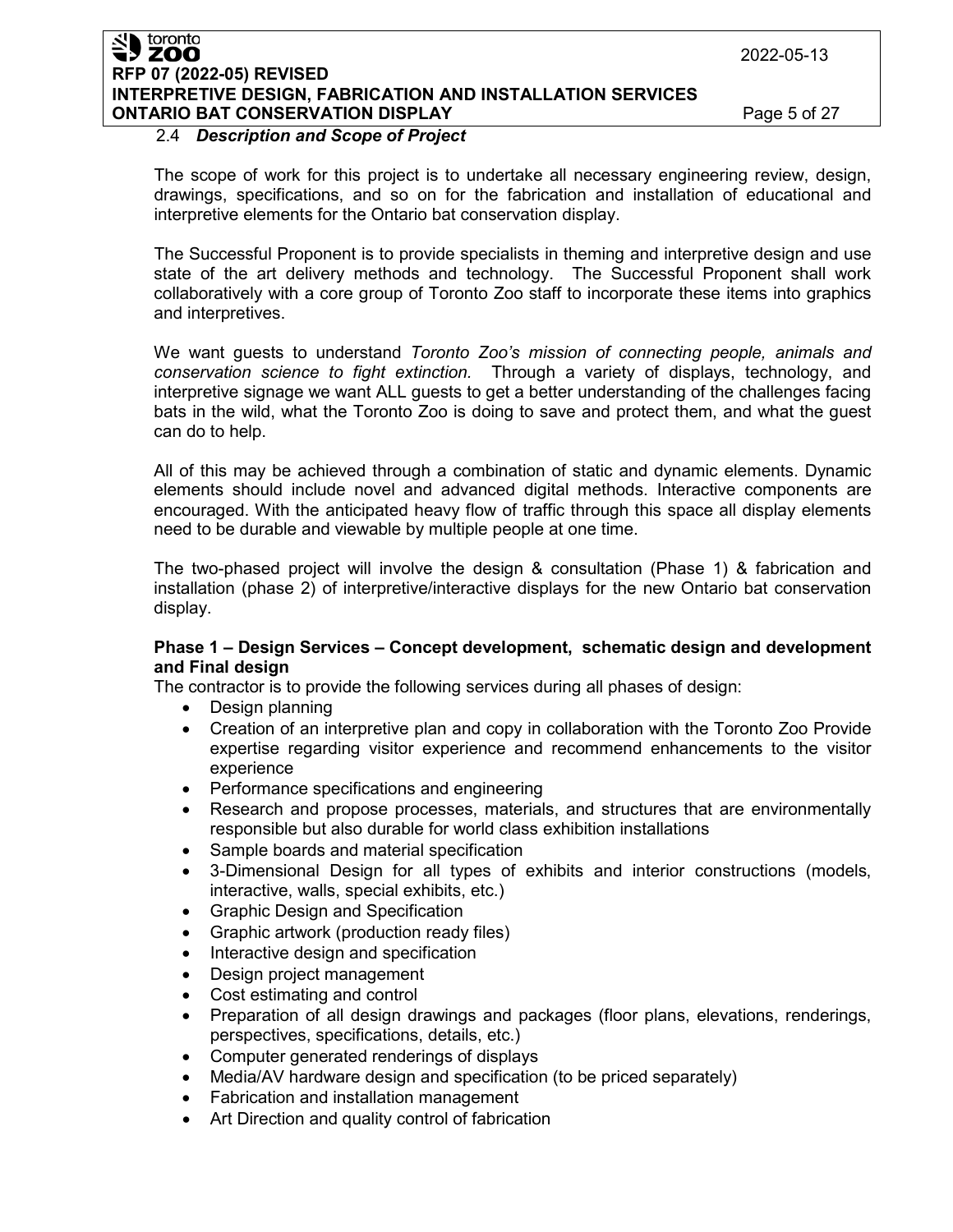#### toronto **ZOO RFP 07 (2022-05) REVISED INTERPRETIVE DESIGN, FABRICATION AND INSTALLATION SERVICES ONTARIO BAT CONSERVATION DISPLAY** Page 6 of 27

- Confirm and transfer copyright of all designs, artworks, and production to the Toronto Zoo
- Prototyping Identify exhibits that require prototyping an sampling and schedule their development
- Scheduling
- Presentations
- Attendance at meetings
- Oversee commissioning and hand-over process

## **Phase 2 - Fabrication and Installation**

The Contractor will be responsible for fabrication and production of the exhibition as prepared by the design team and approved by the Toronto Zoo (Modular design is encouraged as the final location might not be available at the time of initial installation – The cost for disassembly, relocation, and reassembly of the display should be accounted for. The final location will be indoors). This task includes general construction as well as multimedia and may be completed by more than one supplier. These services include but are not limited to:

- Complete fabrication of all exhibits and interiors millworks, AV, multimedia, models, dioramas, low-tech hands-on exhibits, etc.
- Prepare all shop drawings
- Creation of an interpretive plan and copy in collaboration with the Toronto Zoo
- Graphic artwork production Prepare all artwork for production. All artwork must be provided as "proofs" for approval and check prior to production.
- Graphic production on suitable substrates.
- Production, fabrication and installation of sculptures and 3-D features.
- Site review and measurement confirmation
- Selection of materials and parts should be made for ease of maintenance and replacement at reasonable costs (i.e. operations)
- Prototyping graphic samples, materials, interactive as identified and managed by the Designer
- Provide adequate commissioning period to correct errors and omissions. Manage punch list
- Provide as built drawing set of the exhibition upon completion of the services. This includes all graphic design files organized by exhibition zones
- Media Hardware Procurement specify, design, procure, test and integration all technology. Hardware should be fully wracked, cabled, and organized within the exhibition space or identified AV closet/control room. Hardware specification and selection will be coordinated in consultation with the Toronto Zoo's Technology Branch in order to ensure integration with existing systems and preferred hardware. (Provide separate pricing for media equipment, (Toronto may elect to procure the equipment)
- Provide operation and maintenance manuals. All manuals to include inventories of parts and replacements
- Provide training for Toronto Zoo staff on operating and maintaining the exhibits
- Provide all necessary warranties and guarantees
- Access to the site will be coordinated by the Toronto Zoo Project Manager.

## 2.5 **The total cost for the project is limited to \$250,000 CDN, which includes design fees, fabrication, installation and contingency.**

2.5.1 The Proponent is to provide the following services during all phases of design: **a)** Examine existing drawings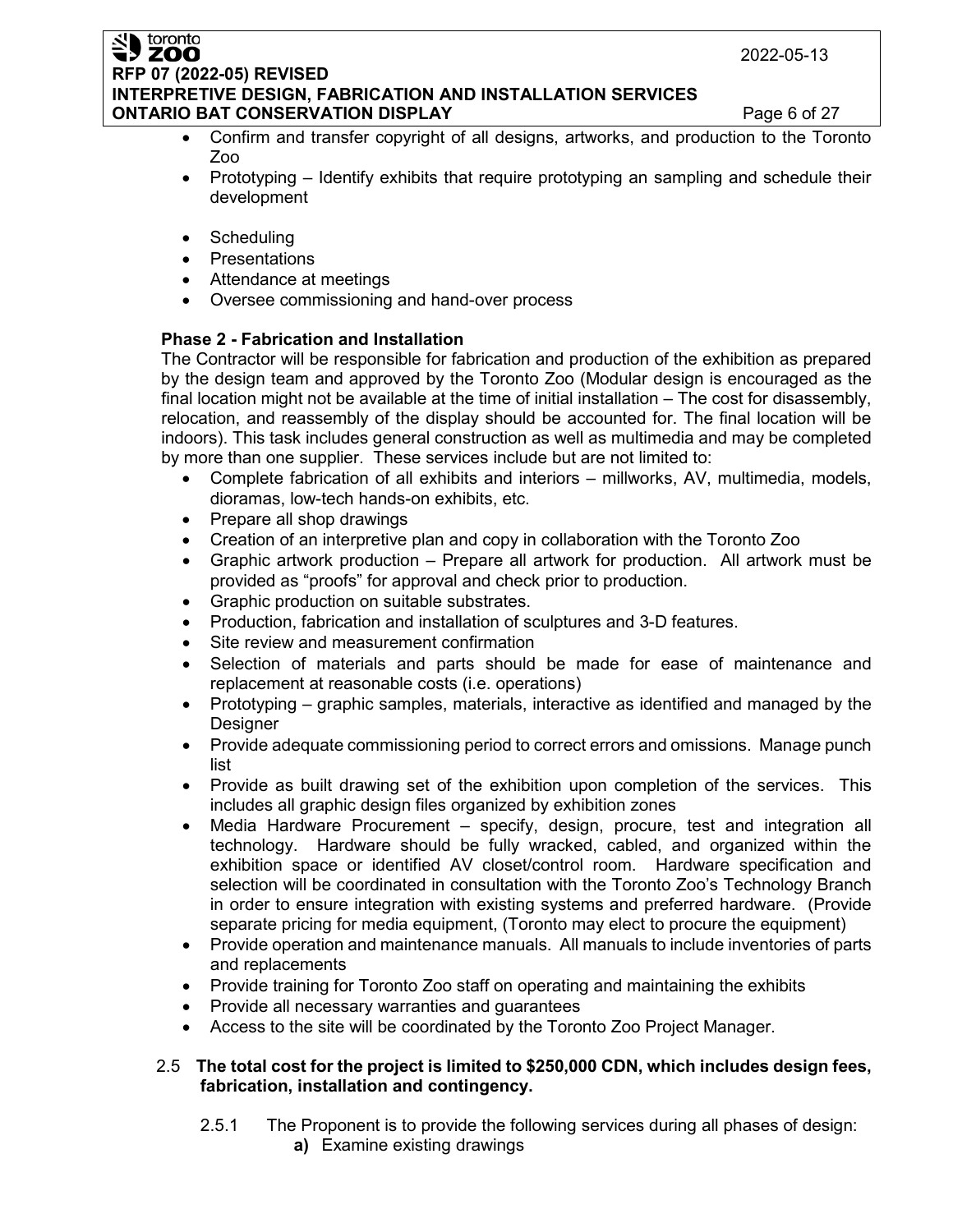#### toronto ZOO **RFP 07 (2022-05) REVISED INTERPRETIVE DESIGN, FABRICATION AND INSTALLATION SERVICES ONTARIO BAT CONSERVATION DISPLAY Page 7 of 27**

- **b)** Review the latest edition of relevant guidelines and standards including the Occupational Health & Safety Act and Ontario Electrical Code.
- **c)** Visit the site and evaluate installation location display.
- 2.5.2 The Successful Proponent is to include specialists in public attractions interpretation and interactives. The Successful Proponent's proposals must include examples of this expertise and successful completion of similar projects in scale and content.
- 2.5.3 Upon selection of the Successful Proponent, design work is expected to be undertaken immediately and proceed as fast as possible to meet the completion dates identified in Section 8.

## **3.0 CONSULTANT SERVICES DELIVERABLES TO BE PROVIDED**

- 3.1 Regular meetings with Zoo staff to finalize program requirements, design, develop working drawings, fabrication and construction.
- 3.2 Successful Proponent to design within specified project budget limitations and be responsible for all work necessary to ensure conformance to budget, which includes the cost of construction, Successful Proponent fees, permits, disbursements, etc. Successful Proponent to prepare a working budget for evaluation and analysis of tender results including unit prices as applicable. Successful Proponent to provide a cost estimate for each component of the work proposed.
- 3.3 The Successful Proponent is expected to provide a detailed cost breakdown for each element of their proposal. This will be reviewed by Toronto Zoo and will assist in confirming the scope of work to be completed.
- 3.4 Certification of all drawings by Engineer (via professional stamp where applicable). Successful Proponent to seek the building permit where applicable, and all other approvals from authorities having jurisdiction on behalf of the zoo, and such work to be considered part of the Scope of Work of the Successful Proponent in his fee proposal. Any Building Permit Application fees, and other fees that may be required, will be paid by the Zoo and should not be included in your fee proposal.
- 3.5 Successful Proponent to seek review, design or information, and comments from authorities having jurisdiction on behalf of the Zoo, and such work to be considered part of the Scope of Work of the Successful Proponent in the Fee Proposal.
- 3.6 Successful Proponent to attend pre-construction start-up and Health & Safety meeting with contractor(s), Zoo Facilities & Services staff and Security & Safety staff.
- 3.7 Successful Proponent to attend and take minutes at all design, site meetings, facility and program reviews, and special meetings as required throughout the duration of the project.
- 3.8 Successful Proponent to ensure notification prior to construction to the Zoo of list of contractors and subcontractors, names and phone numbers etc. for site access security purposes.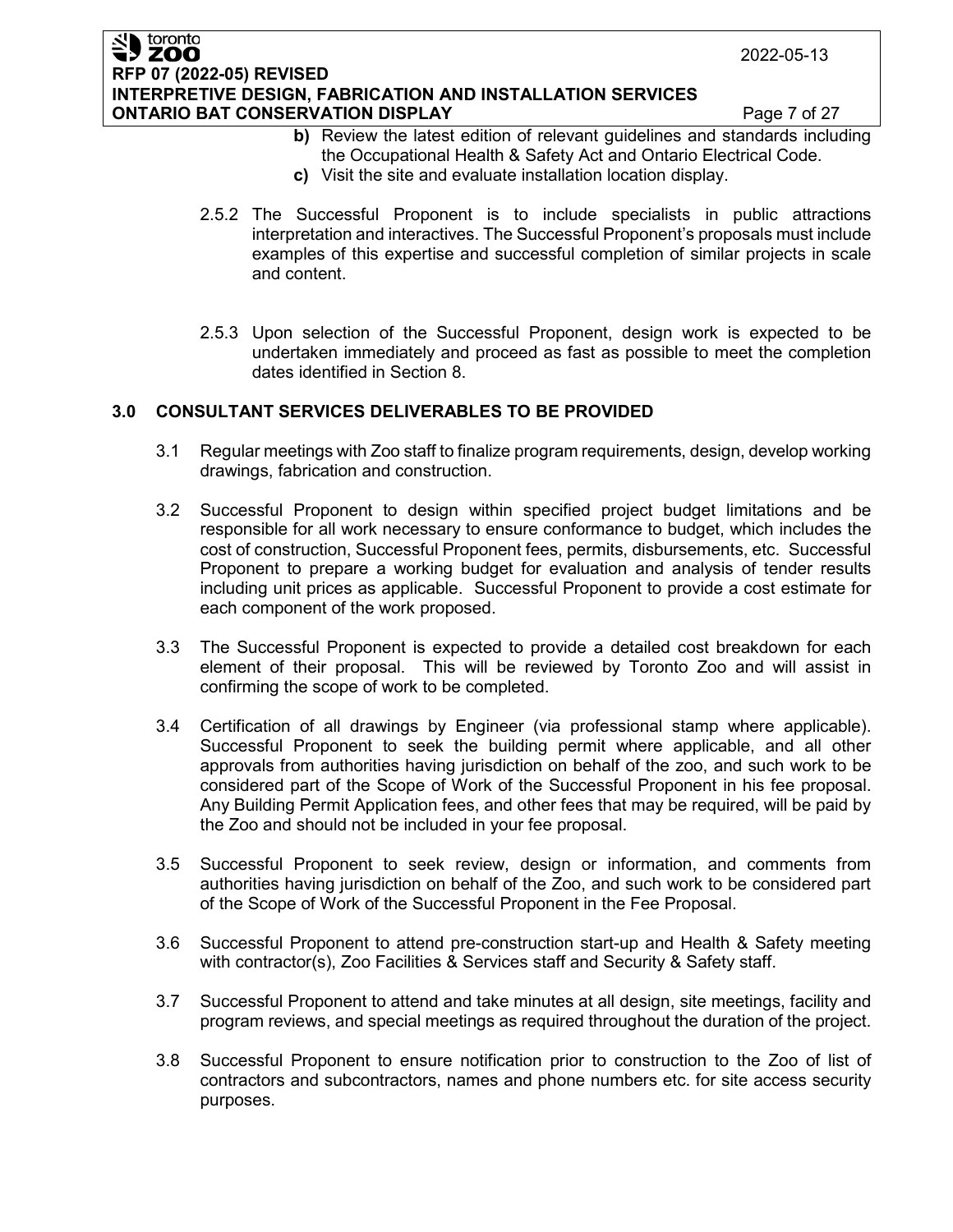#### toronto ZOO **RFP 07 (2022-05) REVISED INTERPRETIVE DESIGN, FABRICATION AND INSTALLATION SERVICES ONTARIO BAT CONSERVATION DISPLAY Page 8 of 27**

- 3.9 Inspection and general supervision of contractors and subcontractors to include all work (design and fabrication, architectural, structural, mechanical and electrical special materials and items, etc.) required to finish the project. The Successful Proponent should allow for **2 site visits** to be included as part of this proposal. Successful Proponent is to provide unit pricing for additional site visits.
- 3.10 Successful Proponent to ensure arrangement of construction work to be undertaken through liaison with Zoo staff.
- 3.11 Successful Proponent to review and approve shop drawings for all aspects of the work as necessary during construction.
- 3.12 Successful Proponent to prepare weekly progress reports, verifying work in place and schedule of completion.
- 3.13 Successful Proponent to prepare and recommend change orders and payment certificates for approval by the Zoo. **(NA for this project)**
- 3.14 Successful Proponent to certify Substantial Performance and Completion.
- 3.15 Successful Proponent to perform commissioning services for all systems to confirm they are operating as designed.
- 3.16 Successful Proponent to ensure all close-out documentation is provided including as-built drawings, maintenance manuals and warranty information.
- 3.17 Successful Proponent to re-inspect project, to liaise with contractors and other project staff, making sure all deficiencies have been corrected prior to the expiry date of warranties.
- 3.18 Direct assistance and liaison of Successful Proponent with Zoo Facilities & Services branch regarding planning, design, construction, organization and scheduling.
- 3.19 Successful Proponent to co-ordinate and liaise with all sub-consultants/contractors and others as necessary making sure all relevant issues have been raised and concluded.
- 3.20 Consideration must be given to the use of reused and recycled products, consideration for waste management concerns and energy efficiency within the design. Consideration should also be given to the use of long-lasting maintenance free products where possible and appropriate. Successful Proponent to assess and prepare a report detailing energy use change resulting from the project.
- 3.21 Design should incorporate the Toronto Green Development Standards.

## **4.0 INSURANCE, INDEMNIFICATION AND POLICIES**

4.1 Professional liability insurance in the amount of \$1,000,000 (per claim) and \$2,000,000 general liability insurance in respect of injury or death to a single person or for property damage in a manner satisfactory to the General Manager must be maintained through the Project and included in the Fee Proposal.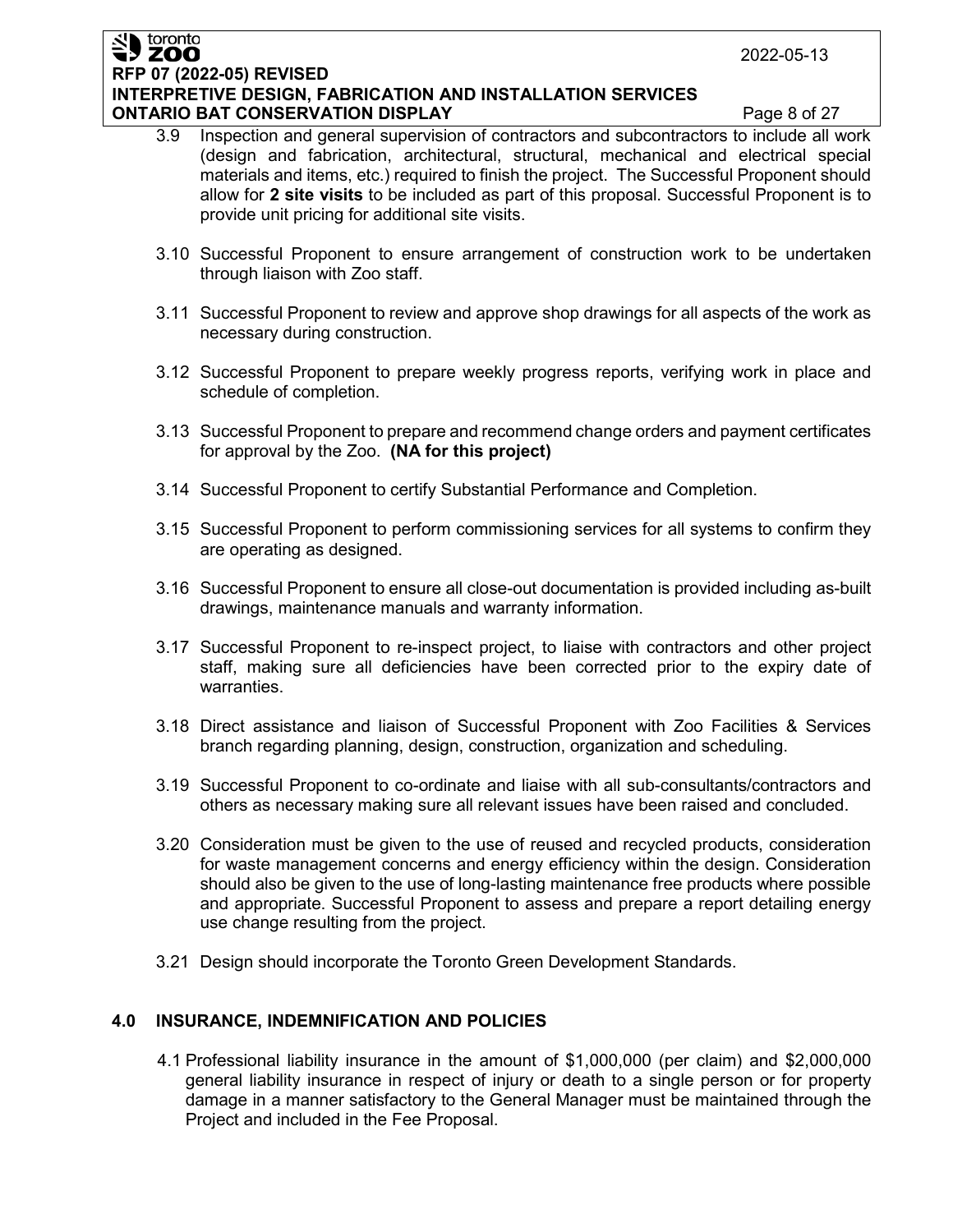#### toronto ZOO **RFP 07 (2022-05) REVISED INTERPRETIVE DESIGN, FABRICATION AND INSTALLATION SERVICES ONTARIO BAT CONSERVATION DISPLAY Page 9 of 27**

- 4.2 The Consultant hereby agrees that the Consultant will keep harmless and fully indemnify the Board, the City of Toronto, the Toronto and Region Conservation Authority, their employees, officers and agents against all actions and claims against all loss, liability, judgments, costs, demands or expenses which they or any of them may sustain as a result of the negligent or intentional acts or omissions of the Consultant, its agents, servants, employees or sub consultants or any of them, in the performance of the Services, save and except and only to the extent that any such loss, liability, judgments, costs, demands or expenses are caused by the Board or those for whom at law it is responsible.
- 4.3 All insurance policies shall be endorsed to provide a minimum advance written notice of not less than thirty (30) days, in the event of cancellation, termination or reduction in coverage or limits, such notice to be made to the Chief Executive Officer.
- 4.4 The Consultant shall, as applicable, conform to and enforce strict compliance with the Occupational Health and Safety Act and for purposes of the Act be designated as the "constructor" for the Service.
- 4.5 The Consultant must adhere to all relevant Zoo policies, including, but not limited to, the Contractor Safety Policy, Working in the Vicinity of Animal Containments Policy and the Vehicles on Site Policy, copies of which the Chief Executive Officer, Toronto Zoo, shall supply to the Consultant.

## **5.0 PROPONENT SUBMISSION REQUIREMENTS**

In view of the current situation with COVID 19 and to limit personal interaction, on a temporary basis, submissions for this Request for Proposal can be submitted electronically by email in a PDF file, prior to the submission deadline to the following email address: bids@torontozoo.ca

and note the following:

- a) Subject of the file to be: RFP# Title of RFP Vendor name.
- b) Amendments to a Proposal may be submitted via the same methods, at any time prior to the Closing Time.
- c) It is the Supplier's sole responsibility to ensure its Bid is received by the Submission Deadline in accordance with the requirements of this RFP. The receipt of Bids can be delayed due to a number of factors including "internet traffic", file transfer size and transmission speed. The Supplier should allow sufficient time to download, complete and upload, as applicable, the submission forms comprising its Bid and any attachments.
- d) A Bid will only be considered to be submitted once it has been received by the Toronto Zoo. The time of such receipt is reflected by the time received stamped by the Toronto Zoo's email application.

Proposal Submission Requirements:

- 5.1 Title page showing request for Proposal Proponent's name
- 5.2 Duly executed proposal form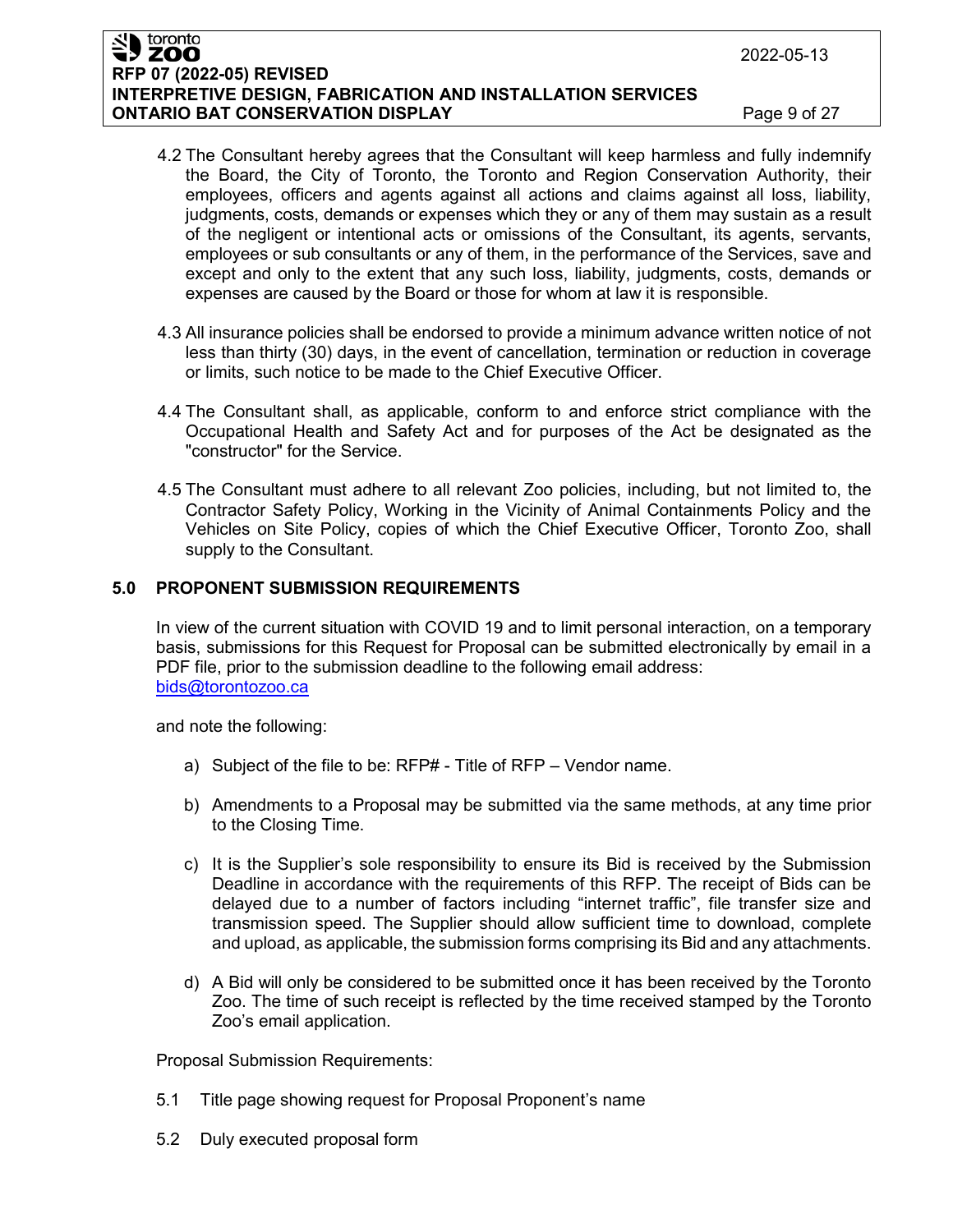**RFP 07 (2022-05) REVISED**

toronto ZOO

**INTERPRETIVE DESIGN, FABRICATION AND INSTALLATION SERVICES ONTARIO BAT CONSERVATION DISPLAY Page 10 of 27** 

- 5.3 Indicate the individual or incorporated name of the Proponent (i.e. the prime Consultant); address(es); telephone and fax number(s); and name of key contact person(s).
- 5.4 The Proponent must provide names and company information for all Sub-consultants required by Consultant.
- 5.5 State the scope and limits of responsibility of the Consultant and Sub-consultants named in the team. Retention of all specialized sub-consultants (e.g. architectural engineering, alternative/ green energy, quantity surveyor, etc.) necessary to complete all design stages and construction of the project is the responsibility of the Consultant.
- 5.6 Provide a schedule or chart of the proposed tasks, hours and the hourly rates for each person associated with this project.
- 5.7 The Proponent must confirm compliance with the Insurance and Indemnification provisions identified in Section 4.0.
- 5.8 Clearly indicate how project design and construction will be managed to conform to assigned project budgets, sub-consultants needed, construction timing, etc., if necessary.
- 5.9 Clearly articulate key personnel to be involved with the project and their responsibilities. Indicate the qualifications and experience (beyond a general resume), that each member will bring to the team and include a breakdown on the number of hours each will devote to the Project and their hourly billing rate. Indicate the total extent of availability of all team members throughout entire project period.
- 5.10 Provide the name, location, client reference and brief description of not more than five (5) similar projects under the direct responsibility of the persons or team named above.
- 5.11 Three (3) example of projects completed on time and on budget in the last five (5) years.
- 5.12 Guarantee project start immediately following successful confirmation of award of project, and work to implementation and completion schedule.

## **6.0 PROPONENT FEE PROPOSAL**

- 6.1 On the Fee Proposal Form (Appendix I), provide an upset fee limit for the project, inclusive of disbursements, plus GST broken out for each Project phase, as follows:
	- Design to include analysis and final specifications and drawings
	- Fabrication
	- Installation
	- Disbursement Allowance.
	- HST.

All Proponent and Sub-Consultants/Contractors costs for research, surveys, drawings, specifications, models, renderings and photographic and similar costs to be the responsibility of the Proponent, identified and included as part of the fees in the Fee Proposal.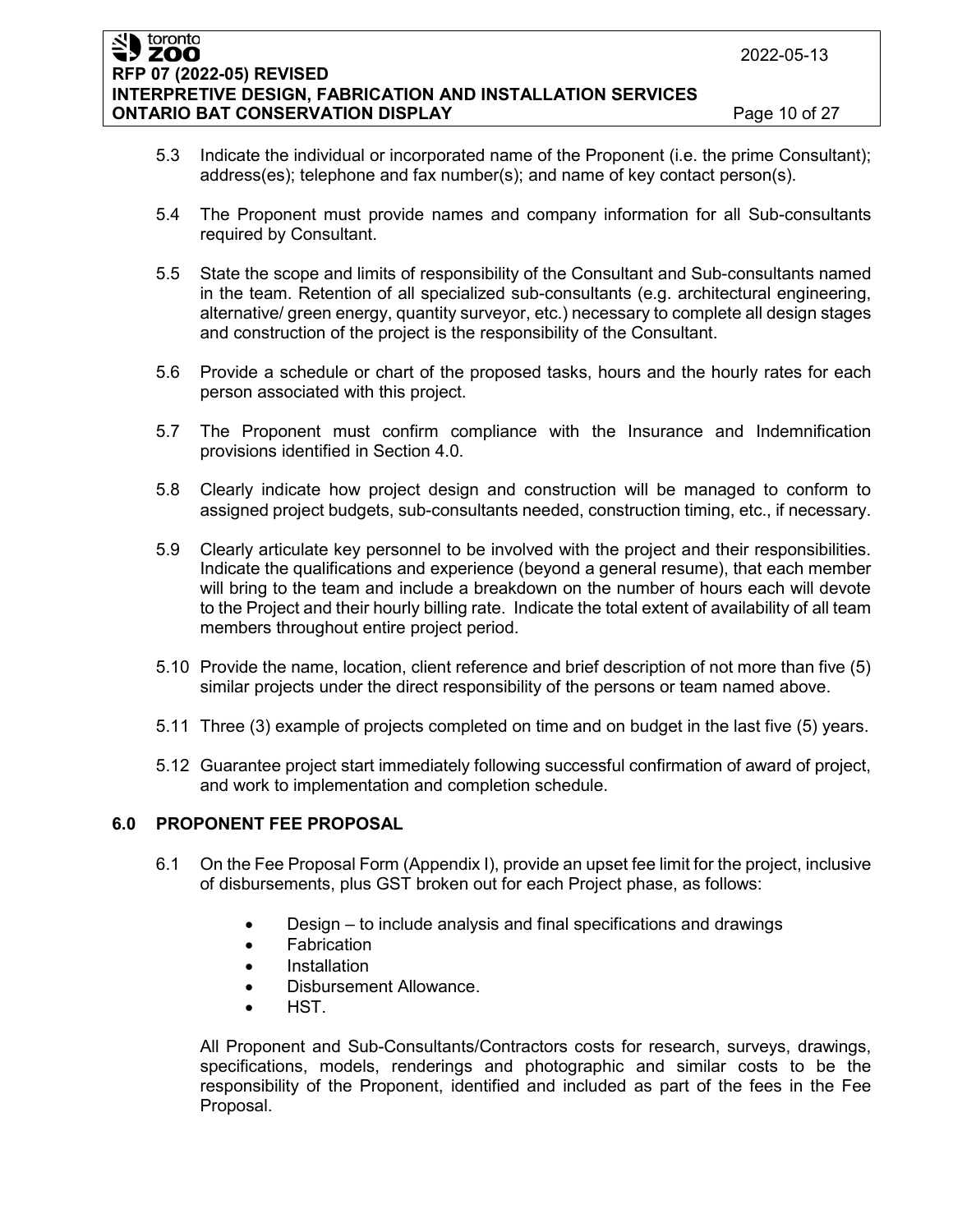#### toronto ZOO **RFP 07 (2022-05) REVISED INTERPRETIVE DESIGN, FABRICATION AND INSTALLATION SERVICES ONTARIO BAT CONSERVATION DISPLAY Page 11 of 27**

- 6.2 Provide hourly rates for other services which may be requested during completion of the project.
- 6.3 An upset limit for disbursements is required, including, but not limited to, reproduction, postage, courier, fax machine, long-distance telephone calls; printing of drawings and specifications, photographic production, approved Proponent travel, as required. Photocopies of receipts must be provided for disbursements.
- 6.4 Soil and topographical surveys, environmental testing, permits and application fees are not to be included in the Fee Proposal and will be reimbursed separately if required and approved in advance. Proponent to arrange these if required, as part of their work for the project.
- 6.5 A 10% holdback will apply to all fees, not including disbursements, to be released after 30 days following completion of construction.
- 6.6 The Proponent shall bear all costs and expenses with respect to the preparation and submission of its Proposal and the bidder participation in the proposal process (the "Proposal Costs"), including but not limited to: site visits and inspections, all information gathering processes, interviews, preparing responses to questions or requests for clarification from the Board, preparation of questions for the Board, and contract discussions and negotiations.

## **7.0 PROPOSAL EVALUATION AND SELECTION**

- 7.1 The Proponent is urged to ensure that its Proposal is submitted in the most favourable terms in order to reflect the best possible potential, since less than best potential could result in exclusion of the Proposal from further consideration.
- 7.2 The Agreement will not be awarded to the Proposal with the lowest cost, but rather, award shall be based on an evaluation of the Consulting team's expertise, prior project experience, proposed methodology, and price. Additionally, the Zoo may accept or reject any part of the Proponent's bid.
- 7.3 An Evaluation Team comprised of representatives designated by the Zoo will evaluate responses to the RFP.
- 7.4 There are three steps to the pre-defined evaluation process:

Step 1 – Initial Review of Responses Step 2 – Evaluation of Submitted Proposals Step 3 – Evaluation of Presentations

7.5 Step 1 – Initial Review of Responses

The Zoo will open only those Proposals received by the Proposal Deadline and time specified within this RFP. Immediately upon opening, the Zoo will review each Proposal for compliance with the instructions and conditions applicable to this RFP. The Zoo, at its option, may seek Proponent retraction and clarification of any discrepancy/contradiction found during its review of Proposals.

7.6 Step 2 – Evaluation of Submitted Proposals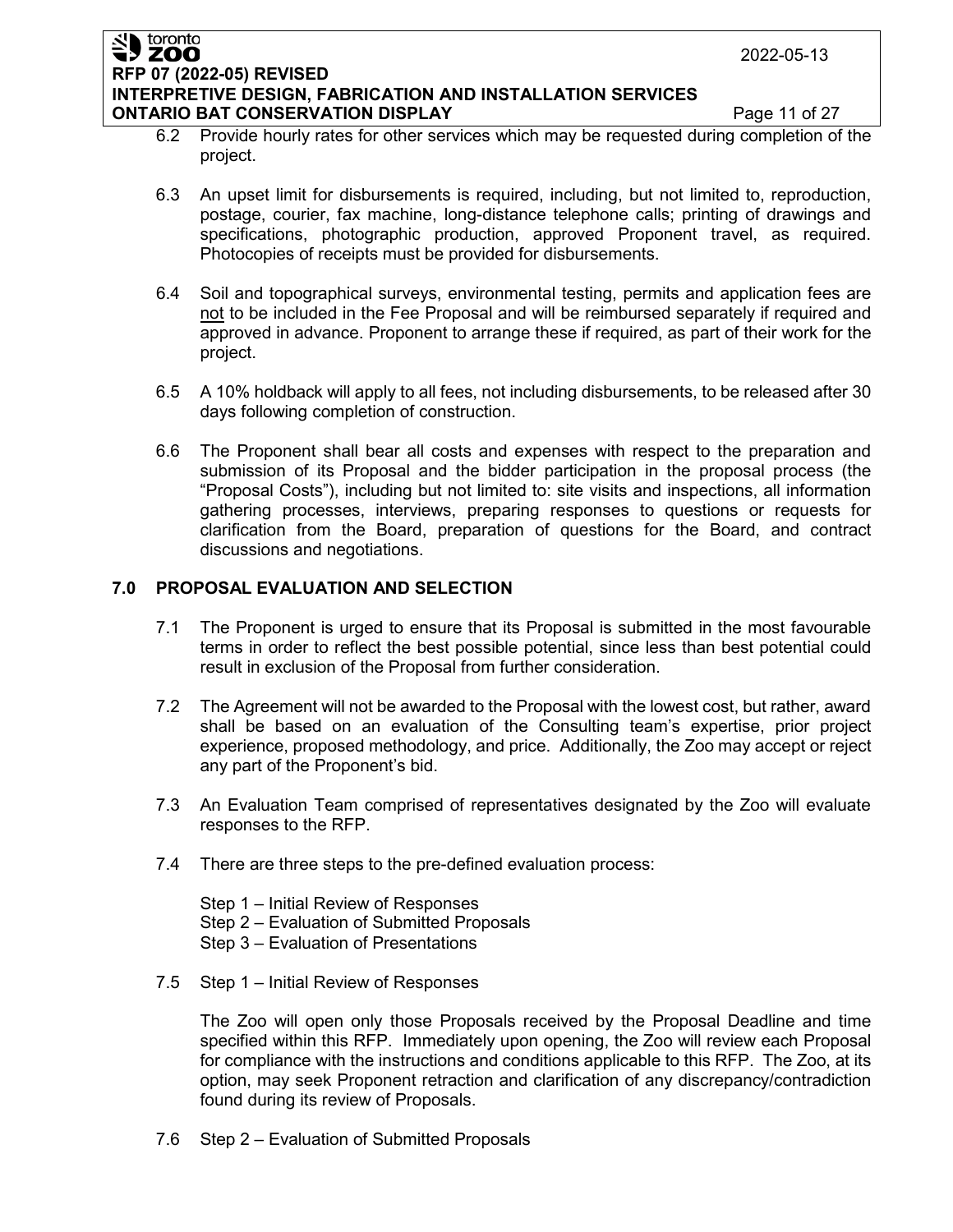#### toronto ZOO **RFP 07 (2022-05) REVISED INTERPRETIVE DESIGN, FABRICATION AND INSTALLATION SERVICES ONTARIO BAT CONSERVATION DISPLAY Page 12 of 27**

7.6.1 The Evaluation Team will evaluate each submitted Proposal, that has passed through Step 1, on criteria that will include, but not necessarily be limited to, the following:

| <b>Evaluation Criteria</b>                   | <b>Points</b> |
|----------------------------------------------|---------------|
| Depth and breadth of the Project team's      | 25            |
| relevant qualifications and experience with  |               |
| similar scale and type of projects           |               |
| Depth and breadth of the project team Lead's | 20            |
| relevant qualifications and experience       |               |
| Commitment to complete work according to     | 10            |
| schedule of events in section 8.0 within the |               |
| RFP                                          |               |
| Availability of team members during entire   | 10            |
| project                                      |               |
| Understanding of project scope of work       | 10            |
| Details on the general approach and          | 10            |
| methodology that proponent would take in     |               |
| performing the services outlined within the  |               |
| RFP                                          |               |
| Fee Proposal                                 | 15            |

- 7.6.2 A short-list of suitable Proponents may be established who may be invited to Step 3 to provide presentations related to their Proposal.
- 7.7 Step 3 Evaluation of Presentations (If Required)
	- 7.7.1 Invited Proponent(s) shall provide presentations in support of their Proposals or to demonstrate or otherwise expand on the information contained therein.
	- 7.7.2 The Proponent(s) shall ensure that the presentation is made by well versed staff with the authority to make decisions and commitments on behalf of the Proponent.
	- 7.7.3 Any and all costs incurred by the Proponent in order to prepare for and attend the presentation and/or demonstration including transportation, food, lodging, etc. shall be borne entirely by the Proponent.
- 7.8 The final score is then calculated as illustrated in the following table:

| <b>Evaluation</b>                                 | <b>Score</b>             |  |  |
|---------------------------------------------------|--------------------------|--|--|
| Step 1 - Initial Review of Submitted Proposals    | Prerequisite             |  |  |
| Step 2 – Evaluation of Submitted Proposals        | Maximum 100              |  |  |
| Step 3 - Evaluation of Presentations (If          | (Maximum 50 If Required) |  |  |
| Required)                                         |                          |  |  |
|                                                   |                          |  |  |
| excluding<br>Total<br>maximum<br>score            | 100                      |  |  |
| <b>Presentation</b>                               |                          |  |  |
| <b>Total maximum score including Presentation</b> | 150                      |  |  |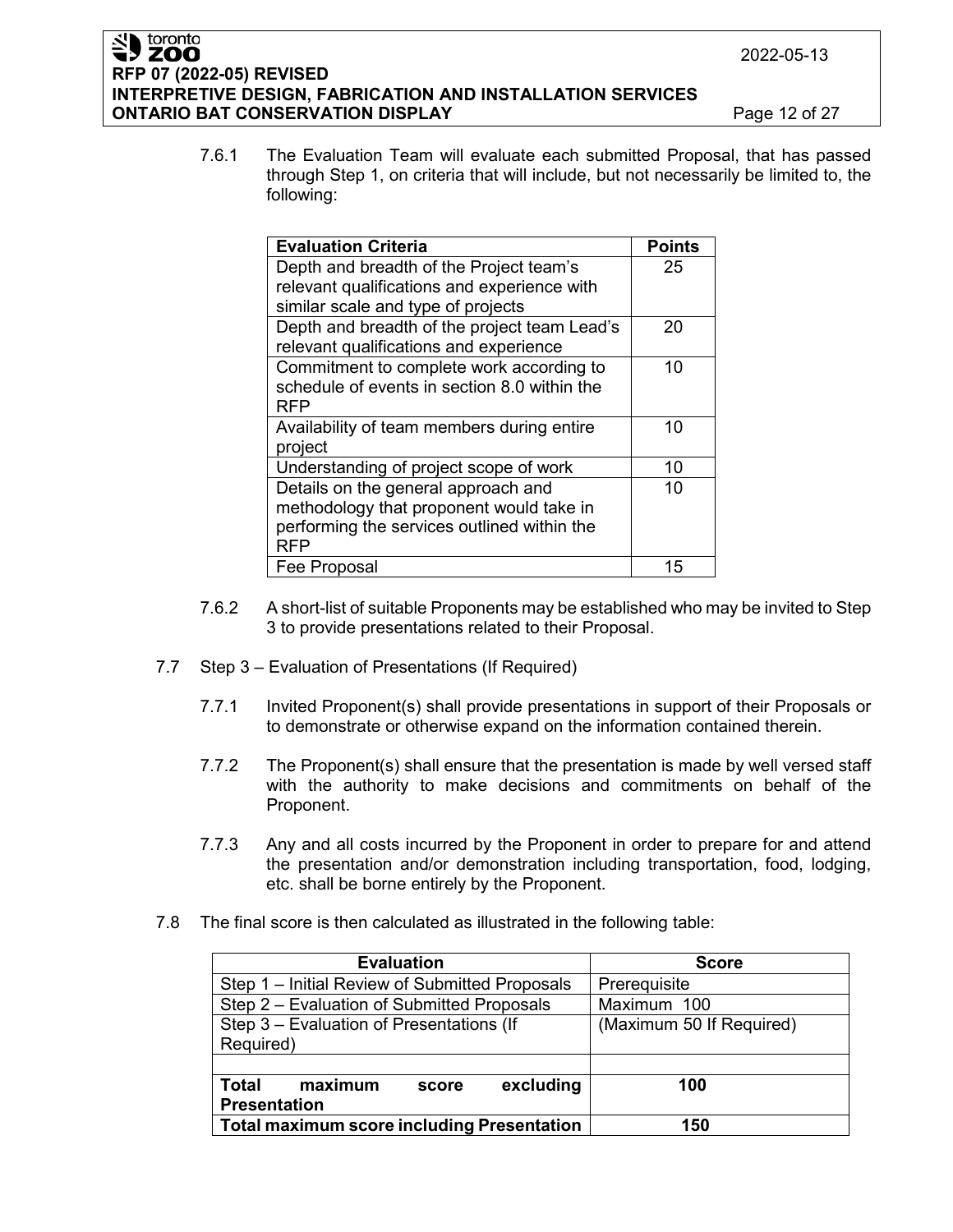#### toronto ZOO **RFP 07 (2022-05) REVISED INTERPRETIVE DESIGN, FABRICATION AND INSTALLATION SERVICES ONTARIO BAT CONSERVATION DISPLAY Page 13 of 27**

- 7.9 By responding to this Proposal, the Proponent agrees to accept the recommendation of the Evaluation Team as final.
- 7.10 All Proposals shall be submitted by the Proponent on the understanding that the Proposals shall become the property of the Zoo.

## **8.0 NEGOTATIONS AND AWARD**

.

- 8.1 Upon award of the contract, the selected Successful Proponent will enter into an agreement for consulting services with the Zoo by purchase order or contract incorporating the terms and conditions of the Request for Proposal and the Proponent proposal, as determined by the Zoo.
- 8.2 The award of any Agreement will be at the absolute discretion of the Toronto Zoo. The selection of the Preferred Proponent will not oblige the Toronto Zoo to negotiate or execute an Agreement with that Preferred Proponent.
- 8.3 The Toronto Zoo shall have the right to negotiate on such matter(s) as it chooses with the Preferred Proponent without obligation to communicate, negotiate or review similar modifications with other Proponents. The Toronto Zoo shall incur no liability to any other Proponent as a result of such negotiation or alternative arrangements.
- 8.4 During negotiations, the scope of the services may be refined, issues may be prioritized, responsibilities among the Proponent, all staff and sub-consultants provided by it and the Board may be settled and the issues concerning implementation may be clarified.
- 8.5 If any Agreement cannot be negotiated within thirty (30) business days of notification to the Preferred Proponent, the Toronto Zoo may, at its sole discretion, choose to continue negotiations for a period of time, terminate negotiations with that Proponent and negotiate an Agreement with another Proponent or abort the RFP process and not enter into any Agreement with any of the Proponents.

## **9.0 SCHEDULE OF EVENTS**

The following is a tentative schedule for the Interpretive Design, Fabrication and Installation services – Ontario Bat Conservation Display process. The final schedule will be developed jointly with the successful proponent in the first week of project execution:

| <b>Pre-Award</b>                         |                    |
|------------------------------------------|--------------------|
| Release of RFP                           | 2022-05-12         |
| <b>Proponents' Question Deadline</b>     | 2021-05-19         |
| <b>Submission Due</b>                    | 2021-06-01         |
| Interviews, if necessary                 | Week of 2022-06-08 |
| Notification of Award By the Toronto Zoo | Week of 2022-06-08 |
| <b>Post-Award</b>                        |                    |
| Preliminary Draft Design Due             | 2022-07-29         |
| <b>Final Design Due</b>                  | 2022-08-31         |
| Completion of Installation               | 2022-12-02         |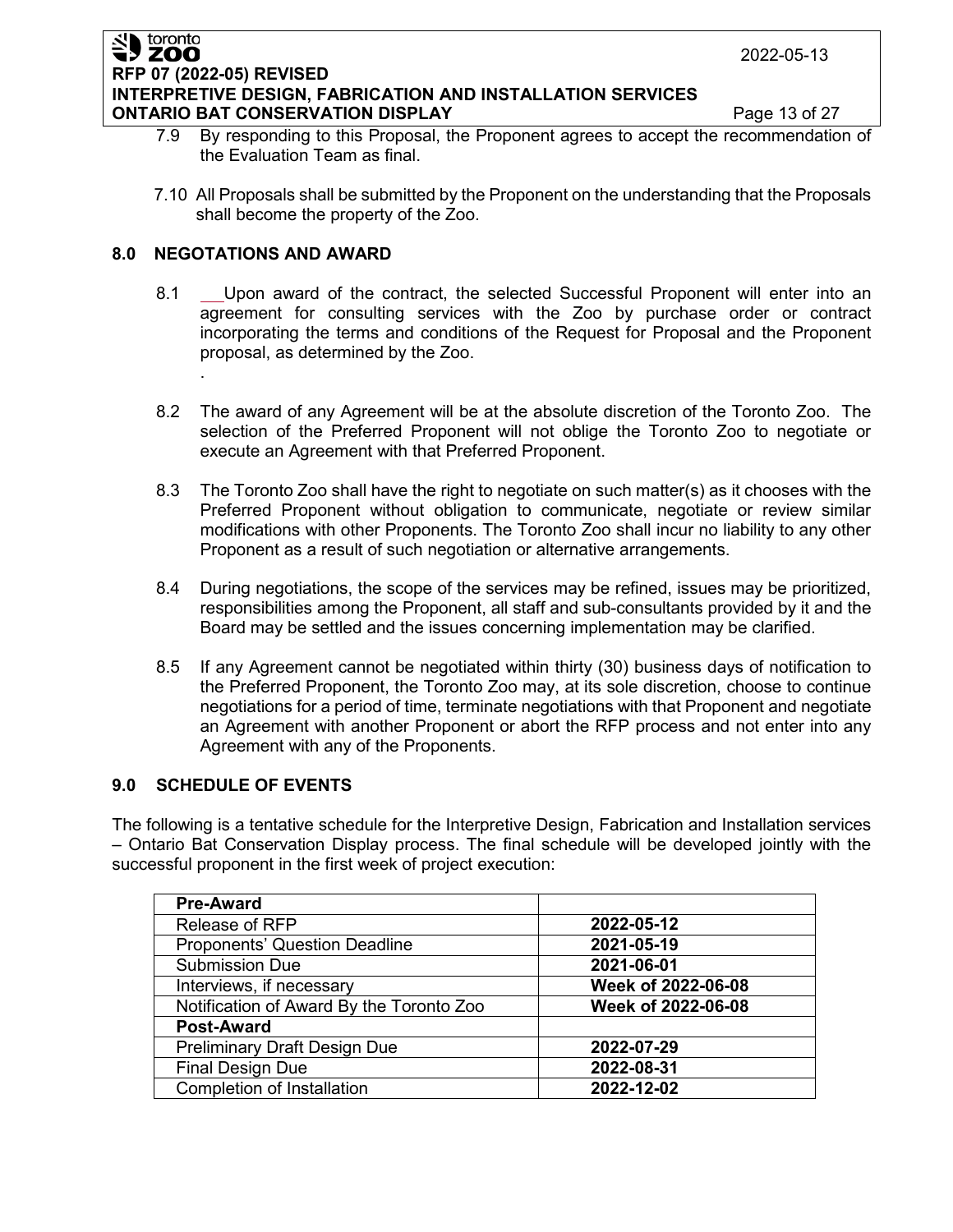## SID toronto **RFP 07 (2022-05) REVISED INTERPRETIVE DESIGN, FABRICATION AND INSTALLATION SERVICES ONTARIO BAT CONSERVATION DISPLAY Page 14 of 27**

The RFP process and project will be governed according to the above schedule or other schedule provided by the Consultant and approved by the CEO of the Toronto Zoo. Although every attempt will be made to meet all dates listed, the Toronto Zoo reserves the right to modify any or all dates at its sole discretion. Appropriate notice of change will be provided, in writing, as soon as is feasible so that each Proponent will be given the same non-preferential treatment.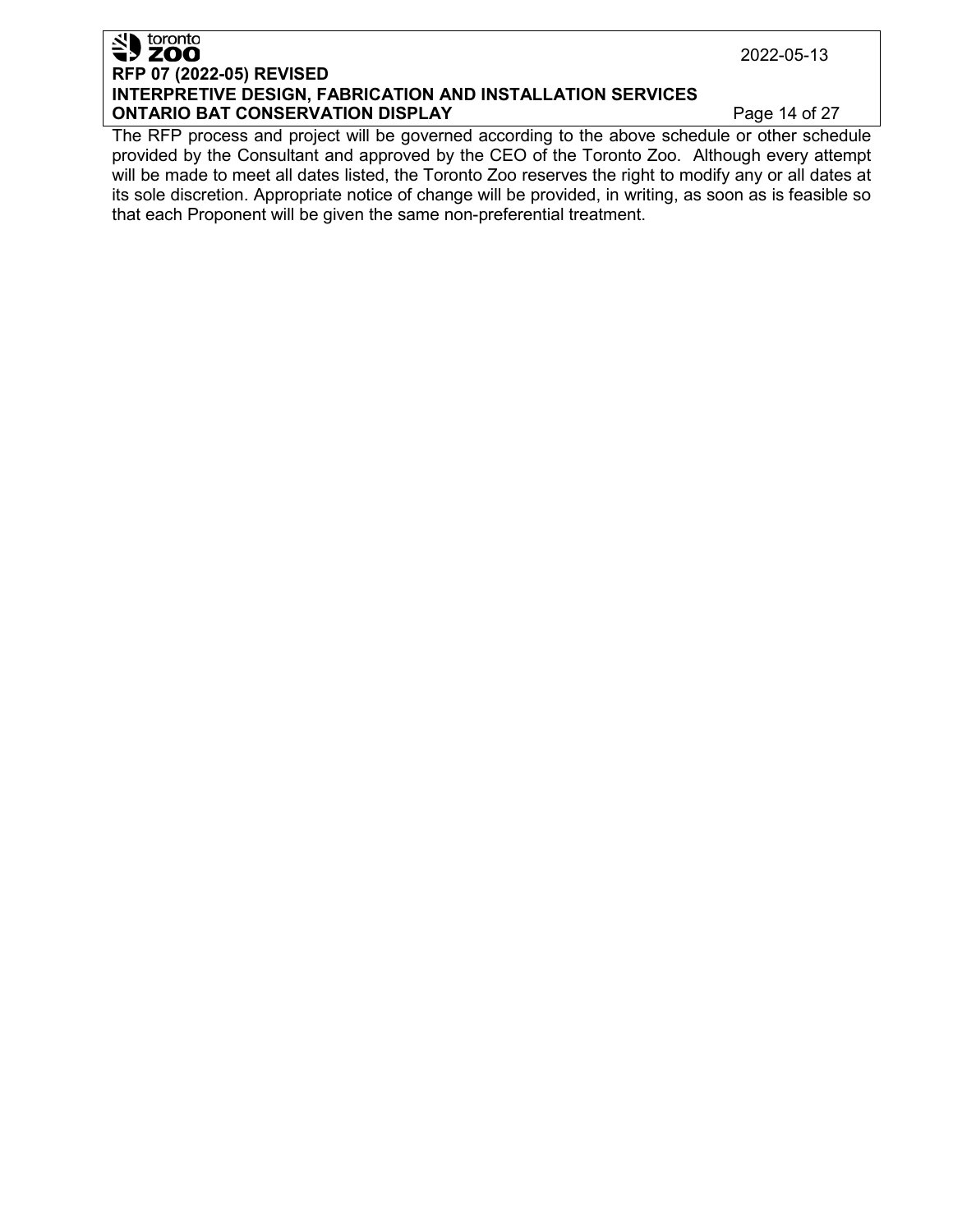#### 10.0 **PROPOSAL TERMS AND PROVISIONS**

The successful Proponent shall be retained through a contractual agreement and/or a purchase order, which includes the terms and conditions of this Request for Proposal.

### 10.1 **Consultant's Liability and Indemnity**

The Consultant will from time to time at all times hereafter well and truly save, defend and keep harmless and fully indemnify the Board, the City of Toronto, and the Toronto and Region Conservation Authority and each of their officers, employees and agents (hereinafter called the "Toronto Indemnities") of, from and against all manner of action, suits, claims, executions and demands which may be brought against or made upon the Toronto Indemnities or any of them and of, from and against all loss, costs, charges, damages, liens and expenses which may be sustained, incurred or paid by the Toronto Indemnities, their officers, employees and agents or any of them by reason of or on account of or in consequence of the execution of this agreement or provision of the business or any other work or matter to be carried out or performed by the Proponent with respect to the Request for Proposal or any agreement that may result from the request for proposal process, and/or the non-execution or imperfect or improper execution thereof and will pay to the Toronto Indemnities on demand any loss, costs, damages and expenses which may be sustained, incurred or paid by the Toronto Indemnities or any of them in consequence of any such action, suit, claim, lien, execution or demand and any monies paid or payable by the Toronto Indemnities or any of them in settlement or discharge on account thereof.

The Consultant shall be responsible for any and all damages, or claims for damages for injuries or accidents done or caused by his or her employees, or resulting from the prosecution of the Work, or any of their operations, or caused by reason of the existence of location or condition of the works, or of any materials, plant or machinery used thereon or therein, or which may happen by reason thereof, or arising from any failure, neglect or omission on their part, or on the part of any of their employees to do or perform any or all of the several acts or things required to be done by him or them under and by these General Conditions, and covenants and agrees to hold the Board, the Toronto and Region Conservation Authority and the City of Toronto, their officers, agents, employees, Consultants and invitees harmless and indemnified for all such damages and claims for damage; and in case of the Consultant's failure, neglect or omission to observe and perform faithfully and strictly, all the provisions of the Work, the CEO may, either with or without notice (except where in these Contract Requirements, notice is specially provided for, and then upon giving the notice therein provided for), take such steps, procure such material, plant trucks and men, and do such work or things as he/she may deem advisable toward carrying out and enforcing the same and any such action by the CEO as he is herein empowered to take, shall not in any way relieve the Consultant or his/her surety from any liability under the Contract.

#### 10.2 **Incurred costs**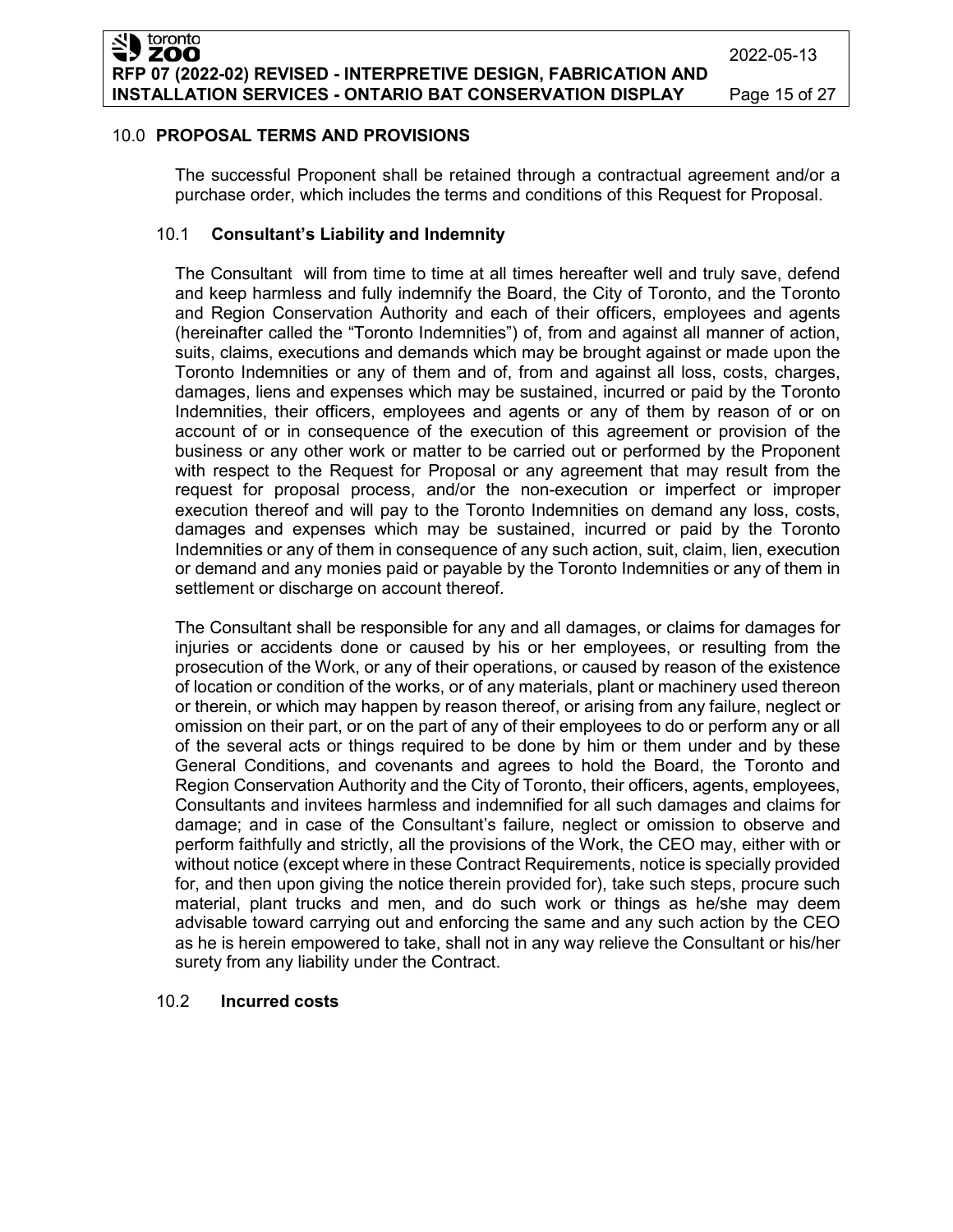#### toronto **ZOO RFP 07 (2022-05) REVISED INTERPRETIVE DESIGN, FABRICATION AND INSTALLATION SERVICES ONTARIO BAT CONSERVATION DISPLAY Page 16 of 27**

The Proponent shall bear all costs and expenses with respect to the preparation and submission of its Proposal and the Proponent's participation in the proposal process (the "Proposal Costs"), including but not limited to: all information gathering processes, interviews, preparing responses to questions or requests for clarification from the Board and contract discussions and negotiations.

The Toronto Zoo shall not be responsible for or liable to pay any Proposal Costs of any Proponent regardless of the conduct or outcome of the Proposal Request, Purchase Order process, or Contract process.

10.3 The RFP does not constitute an offer or tender by the Toronto Zoo. Receipt of Proposals by the Toronto Zoo pursuant to this RFP or selection or notification confers no rights under any Proposal nor obligates the Toronto Zoo in any manner whatsoever.

#### 10.4 **Liability of Errors**

While the Toronto Zoo has used considerable efforts to ensure an accurate representation of information in this Request for Proposal, the information contained in this Request for Proposal is supplied solely as a guideline for Proponents. The information is not guaranteed or warranted to be accurate by the Toronto Zoo, nor is it necessarily comprehensive or exhaustive. Nothing in this Request for Proposal is intended to relieve Proponents from forming their own opinions and conclusions with respect to the matters addressed in this Request for Proposal.

#### 10.5 **Toronto Zoo Rights and Options Reserved:**

The Toronto Zoo reserves the right to award the contract to any proponent who will best serve the interest of the Toronto Zoo. The Toronto Zoo reserves the right, in its sole discretion, to exercise the following rights and options with respect to the proposal submission, evaluation and selection process under this RFP:

- (a) To reject any or all proposals.
- (b) To re-issue this RFP at any time prior to award of work.
- (c) To cancel this RFP with or without issuing another RFP.
- (d) To supplement, amend, substitute or otherwise modify this RFP at any time prior to the selection of one or more proponents for negotiation.
- (e) To accept or reject any or all of the items in any proposal and award the work in whole or in part.
- (f) To waive any informality, defect, non-responsiveness and/or deviation from this RFP and its requirements.
- (g) To permit or reject at the Toronto Zoo's sole discretion, amendments (including information inadvertently omitted), modifications, alterations and/or corrections of proposals by some or all of the proponents following proposal submission.
- (h) To request that some or all of the proponents modify proposals based upon the Toronto Zoo's review and evaluation.
- (i) To request additional or clarifying information or more detailed information from any Proponent at any time, before or after proposal submission, including information inadvertently omitted by the proponent.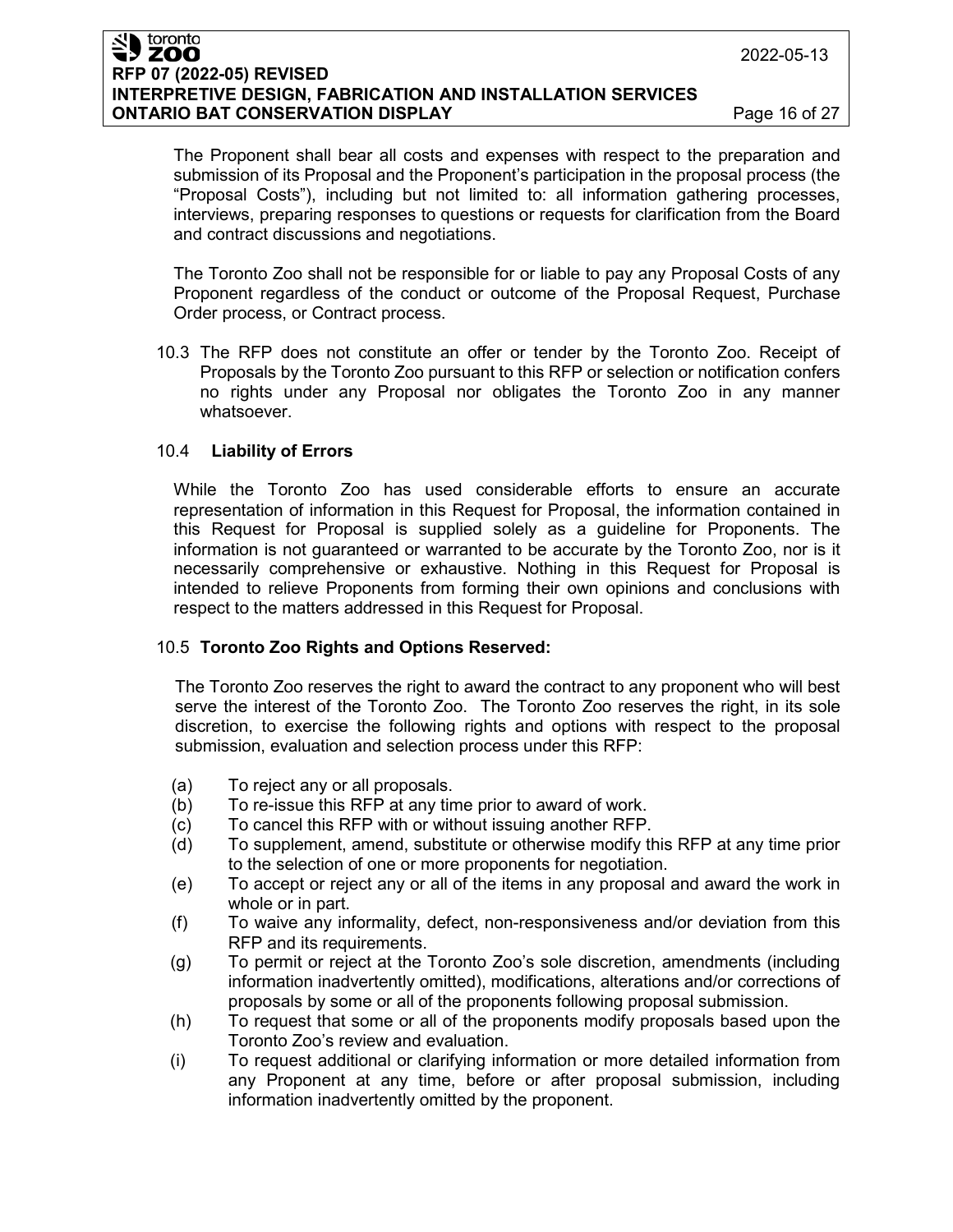ZOO **RFP 07 (2022-05) REVISED INTERPRETIVE DESIGN, FABRICATION AND INSTALLATION SERVICES ONTARIO BAT CONSERVATION DISPLAY Page 17 of 27** 

#### 10.6 **Cancellation**

toronto

Nothing herein shall be construed as giving the Proponent the right to perform the services contemplated under this agreement beyond the time when such services become unsatisfactory to the Toronto Zoo; and in the event that the Proponent shall be discharged before all the services contemplated hereunder have been completed or the services are for any reason terminated, stopped or discontinued because of the inability of the Proponent to serve under this agreement, the Proponent shall be paid only for the portion of the work which shall have been satisfactorily completed at the time of termination.

## 10.7 **Ownership and Confidentiality of Board-Provided Data**

All correspondence, documentation and information provided by the Toronto Zoo staff to any bidder or prospective Bidder in connection with, or arising out of this RFP, the services or acceptance of the RFP:

- 9.1.1 is and shall remain the property of the Board;
- 9.1.2 must be treated by Proponents and Prospective Proponents as confidential;
- 9.1.3 must not be used for any purpose other than for replying to this RFP, and for fulfillment of any related subsequent agreement.

## 10.8 **Copyright:**

The final product and related materials from the work is to be for the exclusive use of the Toronto Zoo. The Toronto Zoo shall be the only and sole owner of the product and related materials for the sole and unfettered use by the Toronto Zoo. Upon payment of the said product and related materials by the Toronto Zoo, the successful bidder shall have no hold, proprietary claim, ownership, use of any kind, intellectual or otherwise nor shall there be any restrictions placed on the final product and related products by the successful bidder. By submitting a Proposal in this response to this RFP, the Bidder shall thereby acknowledge and agrees that the Toronto Zoo has exclusive ownership and sole and unfettered use of this final product and related products.

## 10.9 **Ownership and Disclosure of Proposal Documentation**

The documentation composing any Proposal submitted in response to this RFP, along with all correspondence, documentation and information provided to the Toronto Zoo by any Bidder in connection with, or arising of this RFP, once received by the Toronto Zoo:

- 9.1.4 Shall become property of the Toronto Zoo and may be appended to purchase order issued to the successful Bidder;
- 9.1.5 Shall be come subject to the Municipal *Freedom of Information and Protection of Privacy Act ("MFIPPA") and may be released pursuant to that Act*

Because of *MFIPPA*, prospective Bidders are advised to identify in their Proposal material any scientific, technical, commercial, proprietary or similar confidential information, the disclosure of which could cause them injury.

Each Bidder's name shall be made public. Proposals will be made available to member of the Board on a confidential basis and may be released to members of the public pursuant to *MFIPPA.*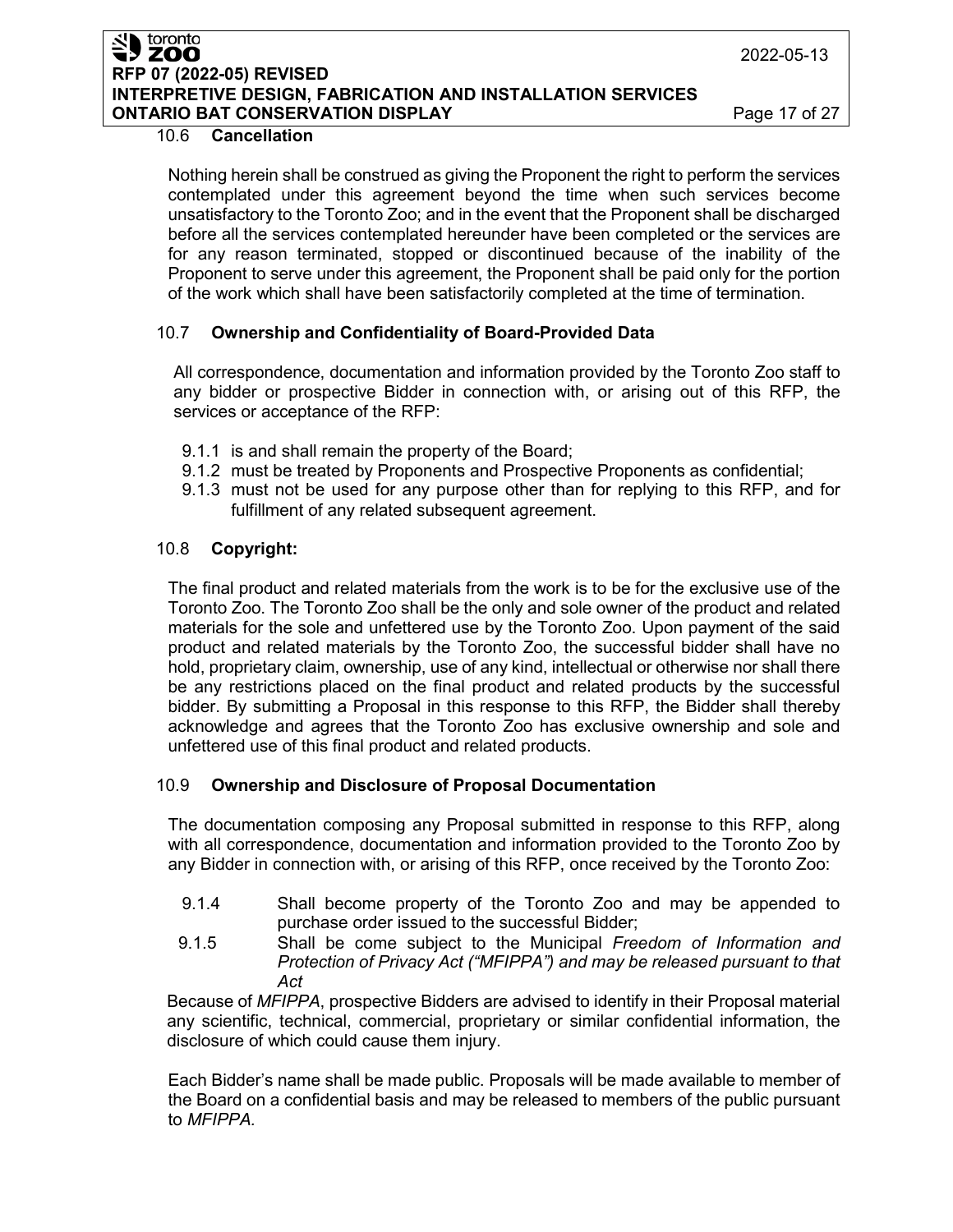### 10.10 **Conflict of Interest Statement**

In its Proposal, the Proponent must disclose to the Toronto Zoo any potential conflict of interest that might comprise the performance of the Work. If such a conflict of interest does exist, the Toronto Zoo may, at its discretion, refuse to consider the Proposal.

The Proponent must also disclose whether it is aware of any Toronto Zoo employee, member of board, agency or commission or employee thereof having a financial interest in the Proponent and the nature of that interest. If such an interest exists or arises during the evaluation process or the negotiation of the Agreement, the Toronto Zoo may, at its discretion, refuse to consider the Proposal or withhold the awarding of any agreement to the Proponent until the matter is resolved to the Toronto Zoo's sole satisfaction.

Proponents are cautioned that the acceptance of their Proposal may preclude them from participating as a Proponent in subsequent projects where a conflict of interest may arise. The Consultant(s) for this project may participate in subsequent/other Toronto Zoo projects provided the Consultant(s) has (have) satisfied pre-qualification requirement of the Toronto Zoo, if any and in the opinion of the Toronto Zoo, no conflict of interest would adversely affect the performance and successful completion of an Agreement by the Consultant(s).

If, during the Proposal evaluation process or the negotiation of the Agreement, the Proponent is retained by another client giving rise to potential conflict of interest, then the Proponent will so inform the Toronto Zoo. If the Toronto Zoo requests, then the Proponent will refuse the new assignment or will take steps as are necessary to remove the conflict of interest concerned.

#### 10.11 **No Collusion**

A proponent shall not discuss or communicate, directly or indirectly, with any other Proponent or their agent or representative about the preparation of the Proposals, Each proponent shall attest by virtue of signing the Proposal Submission Form that its participation in the RFP process is conducted without any collusion or fraud. If the Toronto Zoo discovers there has been a breach of this requirement at any time, the Toronto Zoo reserves the right to disqualify the Proposal or terminate any ensuing Agreement.

#### 10.12 **Governing Law**

This RFP and any quotation submitted in response to it and the process contemplated by this RFP including any ensuing Agreement shall be governed by the laws of the Province of Ontario. Any dispute arising out of this RFP or this RFP process will be determined by a court of competent jurisdiction in the Province of Ontario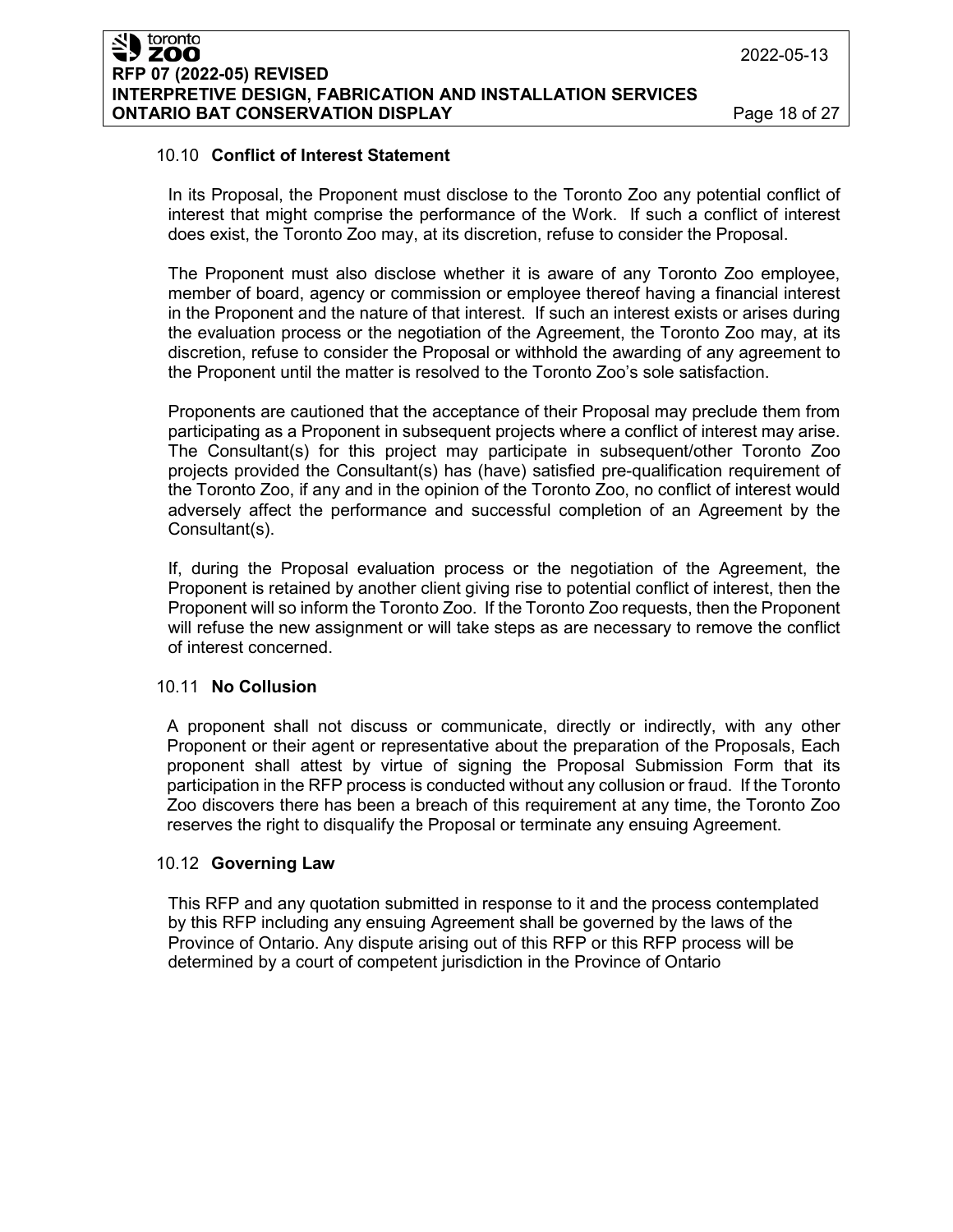### toronto ' ZOO **RFP 07 (2022-05) REVISED INTERPRETIVE DESIGN, FABRICATION AND INSTALLATION SERVICES ONTARIO BAT CONSERVATION DISPLAY Page 19 of 27**

#### **11.0 PROPOSAL FORM**

The undersigned Proponent having reviewed and fully understood the RFP and all terms and requirements of the RFP and all terms and conditions of the RFP and information provided, hereby submits the attached Proposal and supporting materials ("the Proposal") in accordance.

I/We, hereby, have received, allowed for and included as part of our submission all issued Addendum numbered

The Board of Management of the Toronto Zoo reserves the right to reject any or all Proposals or to accept any Proposal, should it deem such action to be in its interests.

By submitting a Proposal the Proponent agrees to all of the terms and conditions of this Request for Proposal.

By signing and submitting this proposal, you are agreeing to the release of your proposal information, as deemed necessary by the Board, in order to conduct business associated with this proposal or project.

| <b>COMPANY INFORMATION</b>                   |           |  |  |  |
|----------------------------------------------|-----------|--|--|--|
| Company Name:                                |           |  |  |  |
|                                              |           |  |  |  |
| Name of authorized                           |           |  |  |  |
| <b>Signing Officer</b>                       | Title:    |  |  |  |
|                                              |           |  |  |  |
| Signature:                                   | Date:     |  |  |  |
|                                              |           |  |  |  |
| I have the authority to bind the Corporation |           |  |  |  |
| <b>Contact Name:</b>                         | Title:    |  |  |  |
|                                              |           |  |  |  |
| Address:                                     |           |  |  |  |
|                                              |           |  |  |  |
| Telephone #:                                 | Fax #:    |  |  |  |
|                                              |           |  |  |  |
| Email:                                       | Web Site: |  |  |  |
|                                              |           |  |  |  |
| HST#:                                        |           |  |  |  |
|                                              |           |  |  |  |

| <b>DISCOUNT</b>                                                                                 | <b>Discount</b> | <b>Davs</b> |
|-------------------------------------------------------------------------------------------------|-----------------|-------------|
| Discount allowed for prompt payment and period within which<br>invoice must be paid to qualify. | %               |             |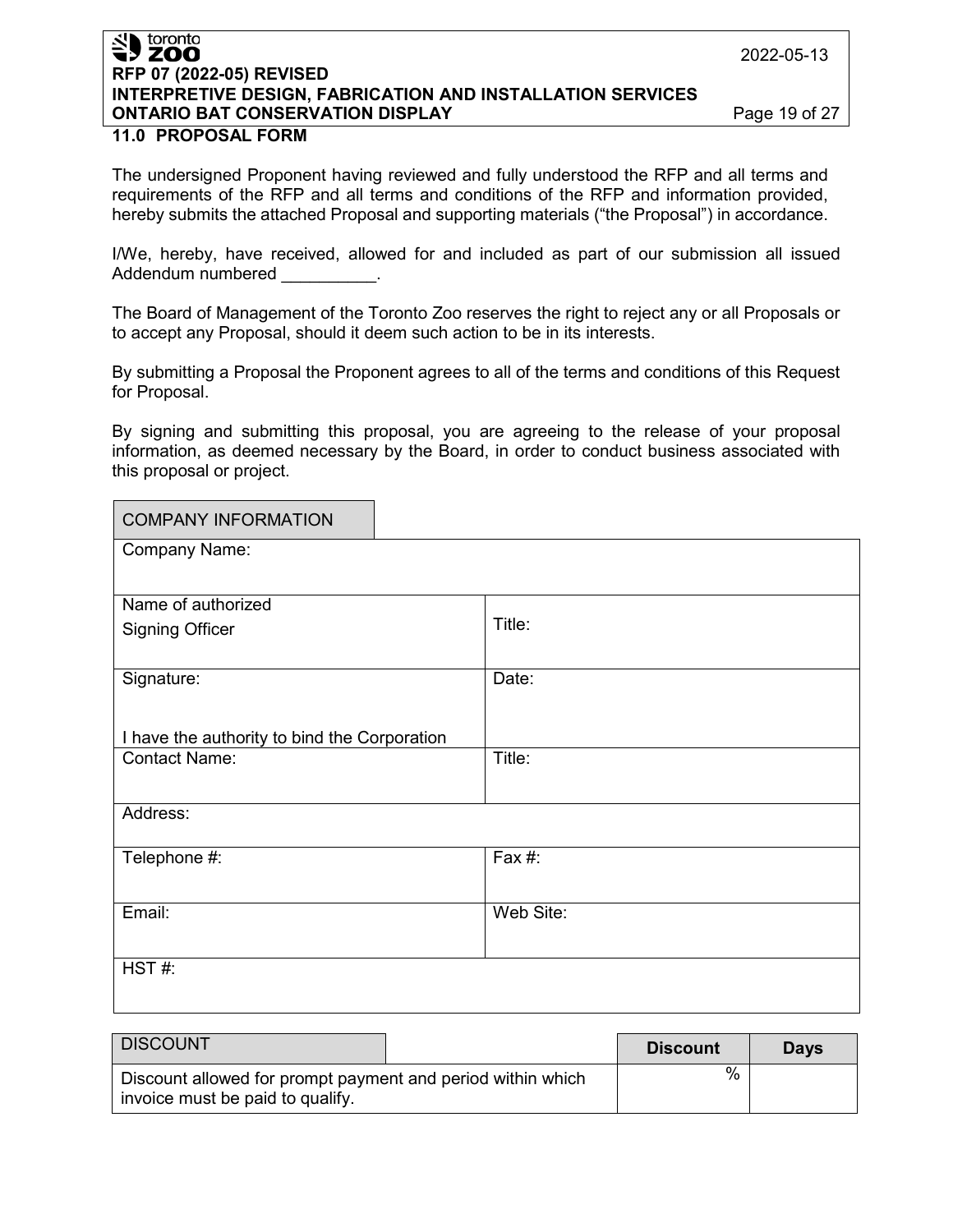#### toronto **ZOO RFP 07 (2022-05) REVISED INTERPRETIVE DESIGN, FABRICATION AND INSTALLATION SERVICES ONTARIO BAT CONSERVATION DISPLAY Page 20 of 27**

2022-05-13

#### **NOTICE OF NO BID**

#### **INSTRUCTIONS:**

It is important to the Toronto Zoo to receive a reply from all invited bidders. If you are unable, or do not wish to submit a bid, please complete the following portions of this form. State your reason for not bidding by checking the applicable box(es) or by explaining briefly in the space provided. It is not necessary to return any other Request for Proposal/Quotation/Tender documents or forms. Please just return this completed form by fax or by mail prior to the official closing date. Purchasing and Supply Fax Number: (416) 392-6711.

| A Proposal/Quotation/Tender is not submitted for the following reason(s): |                                                                      |  |  |  |  |  |
|---------------------------------------------------------------------------|----------------------------------------------------------------------|--|--|--|--|--|
| Project/quantity too large.                                               | Project/quantity too small.                                          |  |  |  |  |  |
| We do not offer services or<br>commodities to these requirements          | Cannot meet delivery or completion<br>requirement                    |  |  |  |  |  |
| We do not offer this service or<br>commodity.                             | Agreements with other company do not<br>permit us to sell directly.  |  |  |  |  |  |
| Cannot handle due to present<br>commitments.                              | Licensing restrictions                                               |  |  |  |  |  |
| Unable to bid competitively.                                              | We do not wish to bid on this service or<br>commodity in the future. |  |  |  |  |  |
| Insufficient information to prepare<br>quote/proposal/tender              | Specifications are not sufficiently defined                          |  |  |  |  |  |
| We are unable to meet bonding or<br>insurance requirements.               |                                                                      |  |  |  |  |  |

Other reasons or additional comments (please explain):

| <b>Company Name:</b>   |  |
|------------------------|--|
| Address                |  |
| <b>Contact Person:</b> |  |
| Signature of           |  |
| Company                |  |
| Representative:        |  |
| Date:                  |  |
| Phone Number:          |  |
| Email address          |  |
| Fax Number:            |  |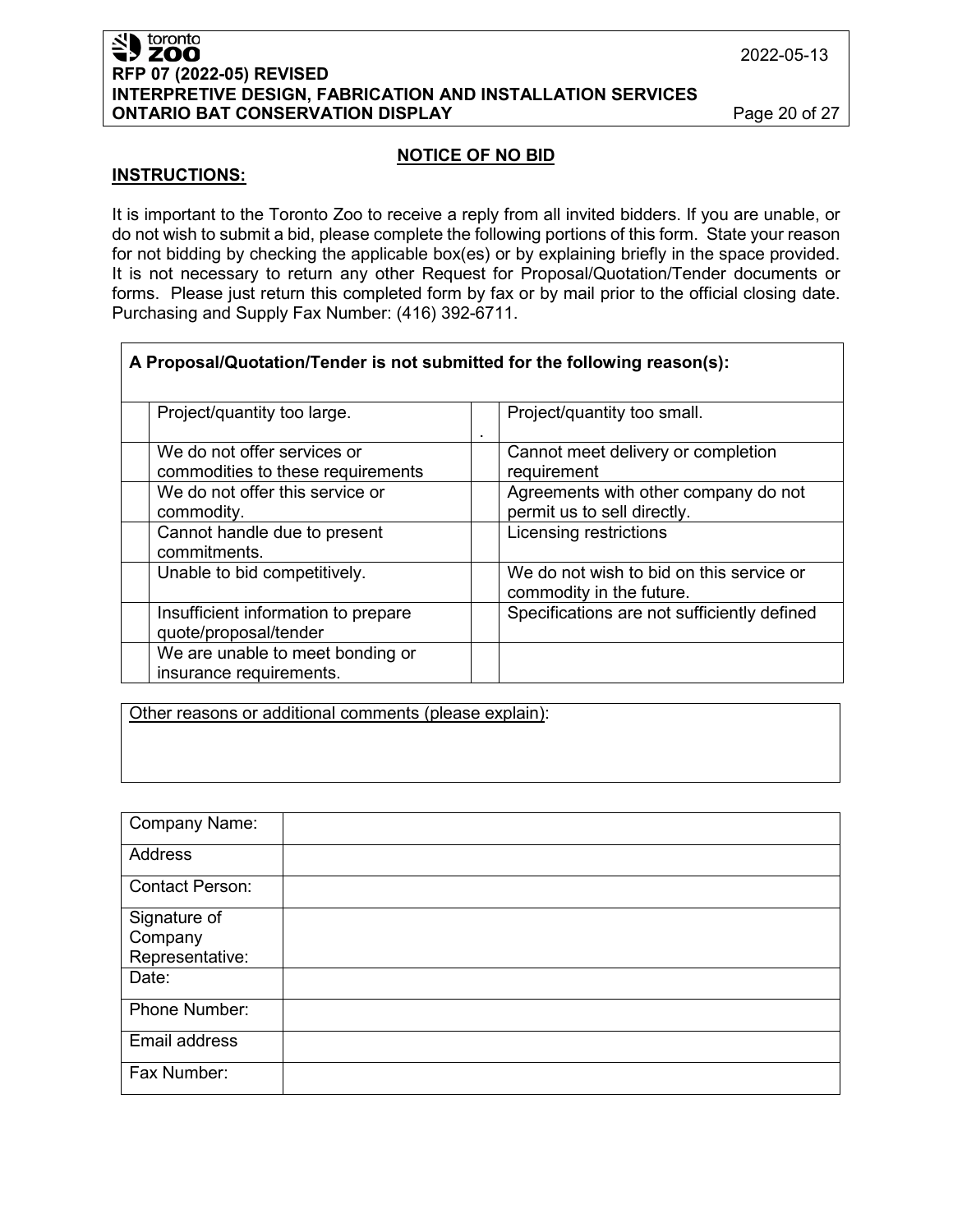## **APPENDIX I - FEE PROPOSAL FORM**

| <b>Proponent Name:</b>                                         |             |                      |            |              |
|----------------------------------------------------------------|-------------|----------------------|------------|--------------|
|                                                                | <b>FEES</b> | <b>DISBURSEMENTS</b> | <b>HST</b> | <b>TOTAL</b> |
| Concept Development and<br>Schematic Design and<br>Development |             |                      |            |              |
| <b>Final Design</b>                                            |             |                      |            |              |
| Fabrication                                                    |             |                      |            |              |
| Installation                                                   |             |                      |            |              |
| <b>TOTAL COSTS</b>                                             |             |                      |            |              |

#### **Supplementary Item Price Schedule**

The following are prices for additional Work that may be required as part of the Contract. Such Work and amounts are NOT to be carried forward and therefore are not included in the Total Bid Amount. If used in this Contract as directed by the Contract Administrator, any items included in this Supplementary Unit Price Schedule shall be paid on an as required basis and shall be paid under a change work order.

The Consultant agrees that they are not entitled to any payment under any of these items except for additional Work carried out by the Consultant in accordance with the Contract and as directed by the Contract Administrator.

| <b>ITEM NO#</b> | <b>DESCRIPTION OF ITEM</b> | <b>UOM</b>  | UNIT PRICE * |  |
|-----------------|----------------------------|-------------|--------------|--|
|                 | Project Manager            | <b>HOUR</b> |              |  |
| $\overline{2}$  | Project Lead               | <b>HOUR</b> |              |  |
| 14              | Other- Specify             | <b>HOUR</b> |              |  |

#### **SEPARATE PRICING FOR A/V HARDWARE EQUIPMENT** (Include separate list if applicable)

| <b>DESCRIPTION &amp; MANUFACTURER PRODUCT #   QTY  </b> | <b>PRICE</b> | <b>HST</b> | <b>TOTAL</b> |
|---------------------------------------------------------|--------------|------------|--------------|
|                                                         | кD           |            | ۰D           |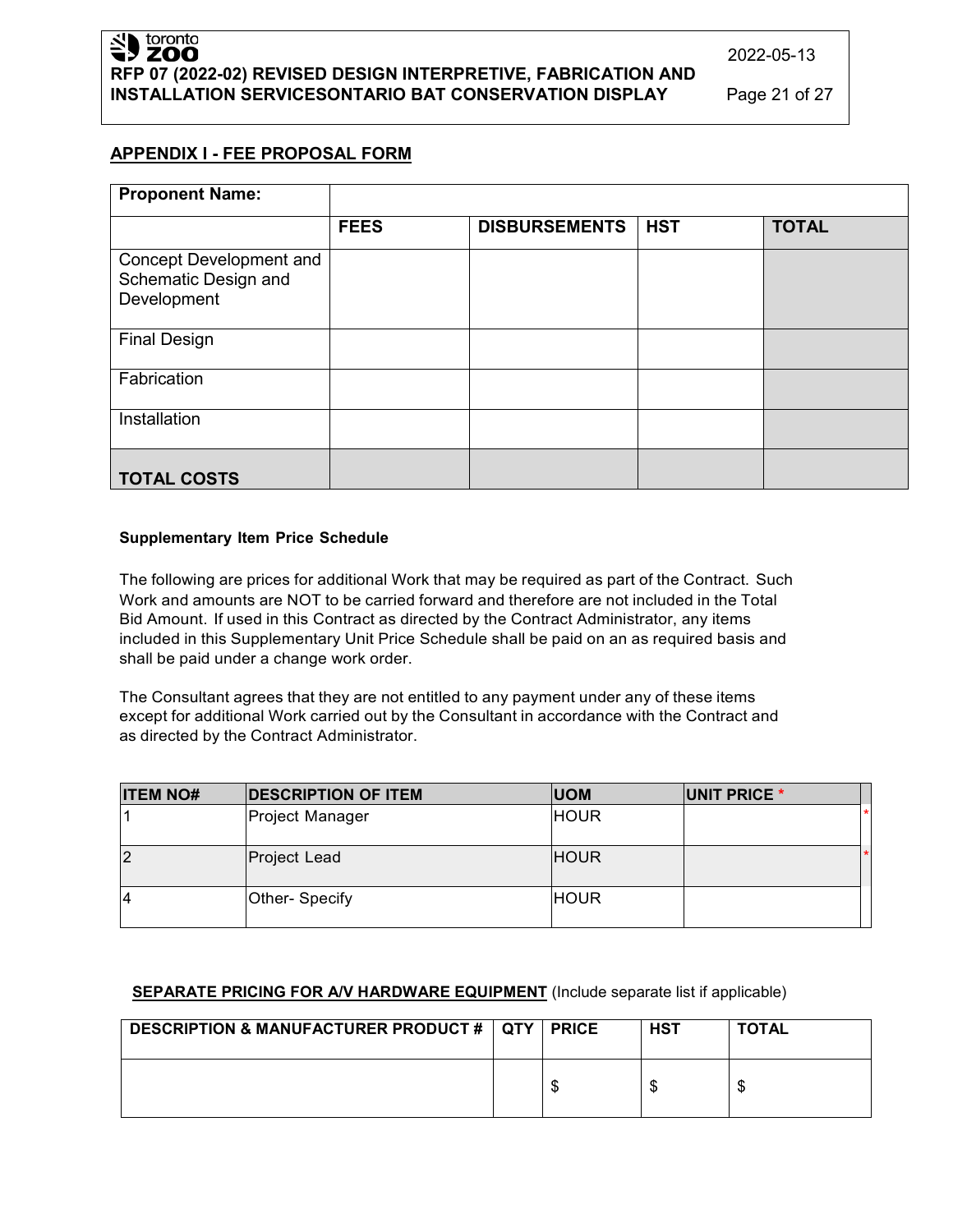| SU toronto<br>RFP 07 (2022-05) REVISED                                                                | 2022-05-13         |    |    |               |
|-------------------------------------------------------------------------------------------------------|--------------------|----|----|---------------|
| INTERPRETIVE DESIGN, FABRICATION AND INSTALLATION SERVICES<br><b>ONTARIO BAT CONSERVATION DISPLAY</b> |                    |    |    | Page 22 of 27 |
|                                                                                                       |                    |    |    |               |
|                                                                                                       |                    |    | \$ | \$            |
|                                                                                                       |                    | \$ | \$ | \$            |
|                                                                                                       |                    | \$ | \$ | \$            |
|                                                                                                       |                    | \$ | \$ | \$            |
|                                                                                                       | <b>TOTAL COSTS</b> | \$ | \$ | \$            |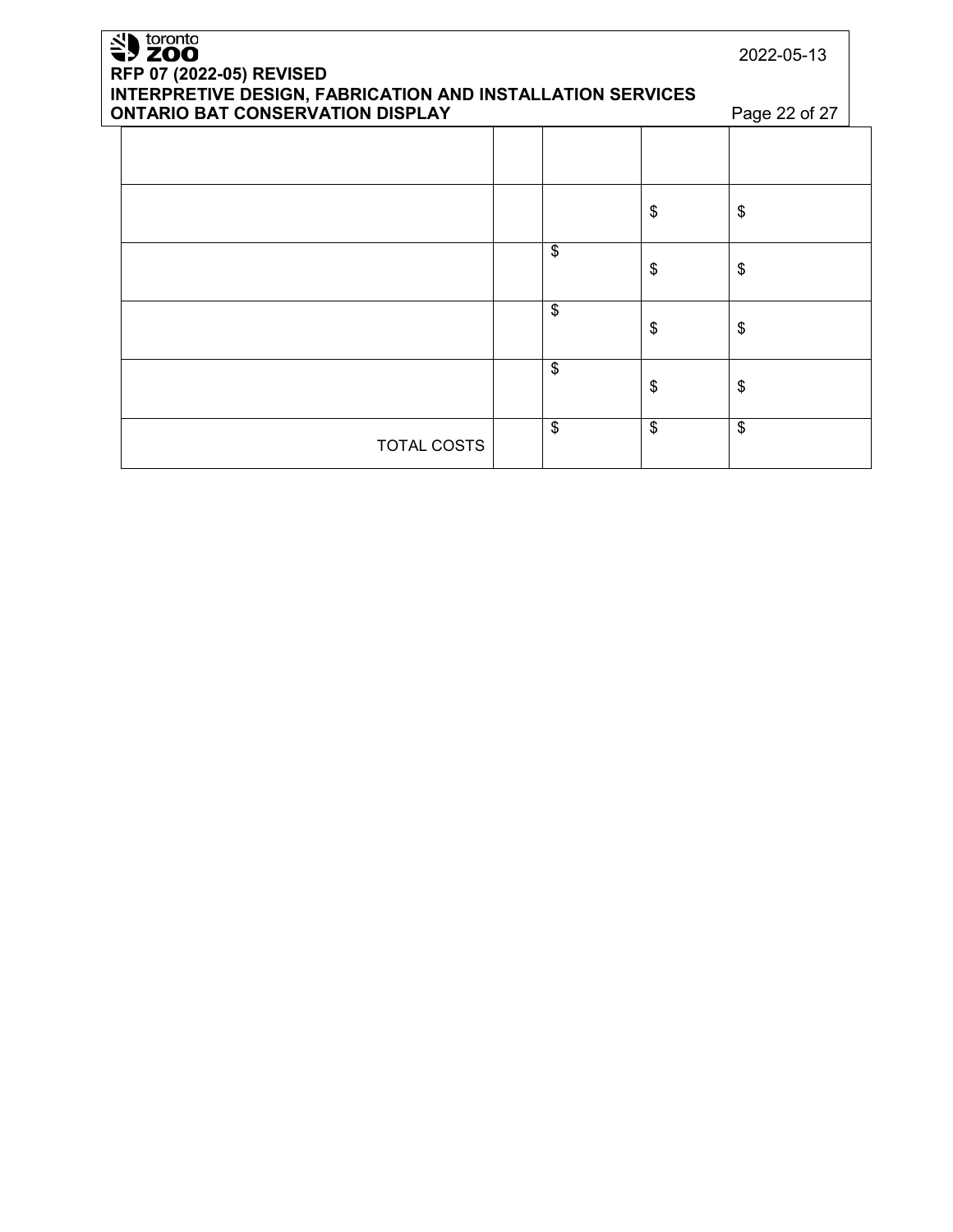# SU toronto **RFP 07 (2022-02) REVISED DESIGN INTERPRETIVE, FABRICATION AND INSTALLATION SERVICESONTARIO BAT CONSERVATION DISPLAY** Page 23 of 27

2022-05-13

### **APPENDIX II – LIST OF SUB-CONTRACTOR**

The Bidder proposes to sublet the following portions of the Work to the persons firms or corporations indicated. List only one Subcontractor name for each Type of Work category The Bidder is responsible for all pricing with all subcontractors.

The Bidder submits that in proposing the under mentioned subcontractors, the Bidder has consulted each and have ascertained to our completed satisfaction that those names are fully acquainted with the extent and nature of the work and that they will execute their work with the requirements of the contract documents. The employment of Subcontractors other than those listed below will not be permitted without prior authorization from theTown.

The use of "TBD" (To Be Determined) or "TBA" (To Be Announced) or similar wording is not acceptable and may result in the rejection of your Bid.

☐ By clicking here I confirm that there are no Subcontractor(s) and the Bidder shall perform the project with their "**OWN FORCES**".

| <b>Description</b>         | <b>Subcontractor #1</b> | <b>Subcontractor #2</b> | <b>Subcontractor #3</b> | <b>Subcontractor #4</b> | <b>Subcontractor #5</b> |
|----------------------------|-------------------------|-------------------------|-------------------------|-------------------------|-------------------------|
| Name of<br>Subcontractor   |                         |                         |                         |                         |                         |
| Discipline/Type of<br>Work |                         |                         |                         |                         |                         |
| Contact Person<br>Name     |                         |                         |                         |                         |                         |
| Contact Person<br>Number   |                         |                         |                         |                         |                         |
| Contact Person<br>email    |                         |                         |                         |                         |                         |

| 1.0 | <b>Name of Bidder:</b> |
|-----|------------------------|
|     |                        |
|     |                        |
|     |                        |
|     |                        |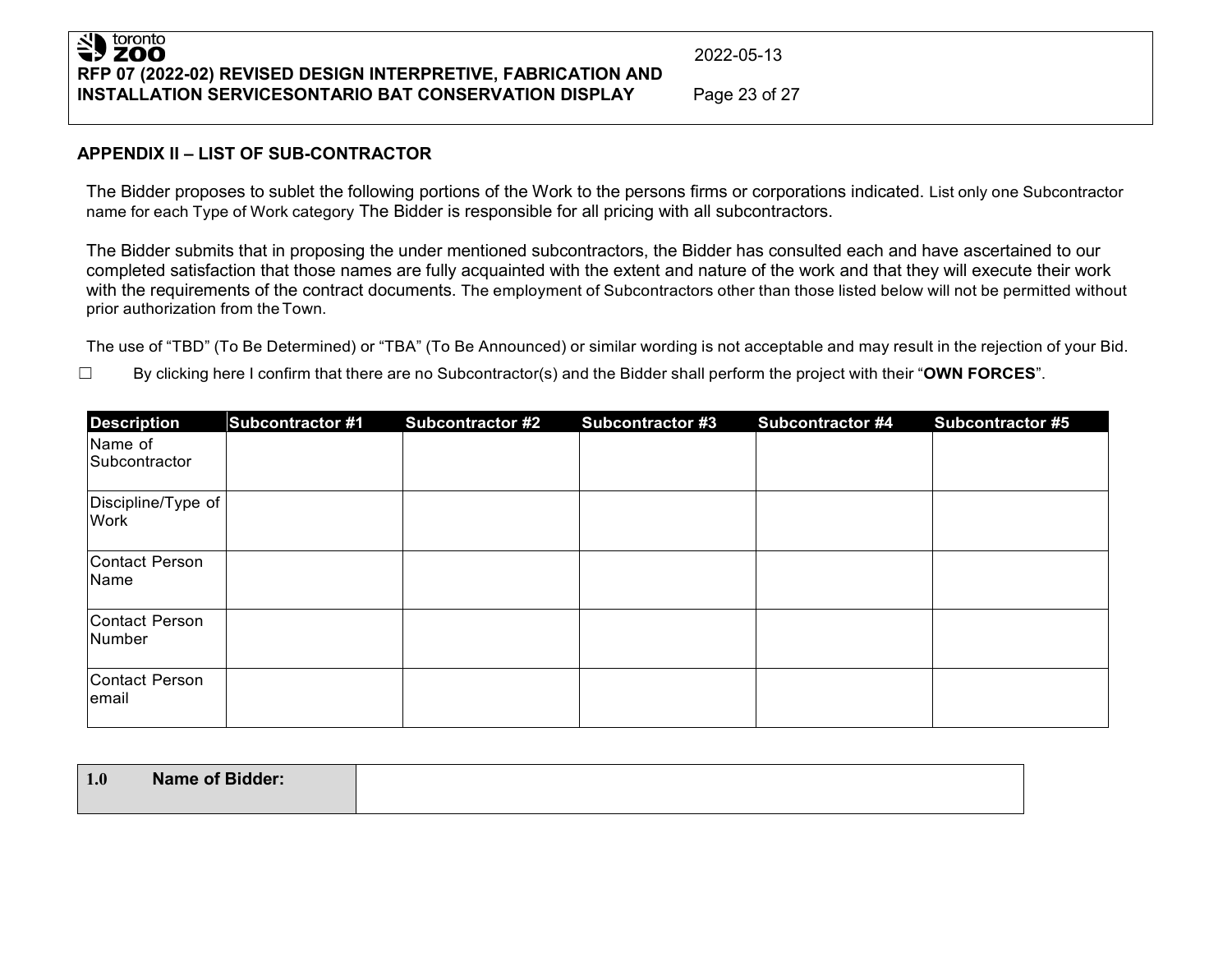# SID toronto **RFP 07 (2022-02) REVISED DESIGN INTERPRETIVE, FABRICATION AND INSTALLATION SERVICESONTARIO BAT CONSERVATION DISPLAY** Page 24 of 27

2022-05-13

## **APPENDIX III - REFERENCES**

Bidders are required to provide at least three references listing Contracts similar to the project described in the Bid

Document and undertaken and/or completed within the past five (5) years. The Toronto Zoo reserves the right to check additional references and sources to those supplied by the Bidder.

#### **Company Profile**

| <b>Category</b> | <b>Description</b>                                                                               | Specify * |
|-----------------|--------------------------------------------------------------------------------------------------|-----------|
| Legal Structure | <b>Year Company Established</b>                                                                  |           |
| Legal Structure | Joint Venture Corporation<br>Partnership Registered Sole<br>Proprietor or Other                  |           |
| Key Personnel   | Names and Titles of Officers<br>Partners Principal                                               |           |
| Key Personnel   | Name and title of key project<br>personnel (e.g. Project Manager<br>Superintendent Foreman etc.) |           |

#### **References**

| <b>Project Reference One:</b> |                |
|-------------------------------|----------------|
| Client / Company Name:        |                |
| Representative for the        | Phone No.      |
| Client:                       | Email Address: |
| Location of Work:             |                |
| Nature / Scope of Work:       |                |
| <b>Contract Dollar Value:</b> |                |

| Date and Length of Contract:            |  |
|-----------------------------------------|--|
| Provide the names of<br>Assigned Staff: |  |

| <b>Project Reference Two:</b>                  |                |  |
|------------------------------------------------|----------------|--|
| Client / Company Name:                         |                |  |
| Representative for the                         | Phone No.      |  |
| Client:                                        | Email Address: |  |
| Location of Work:                              |                |  |
| Nature / Scope of Work:                        |                |  |
| <b>Contract Dollar Value:</b>                  |                |  |
| Date and Length of Contract:                   |                |  |
| Provide the names of<br><b>Assigned Staff:</b> |                |  |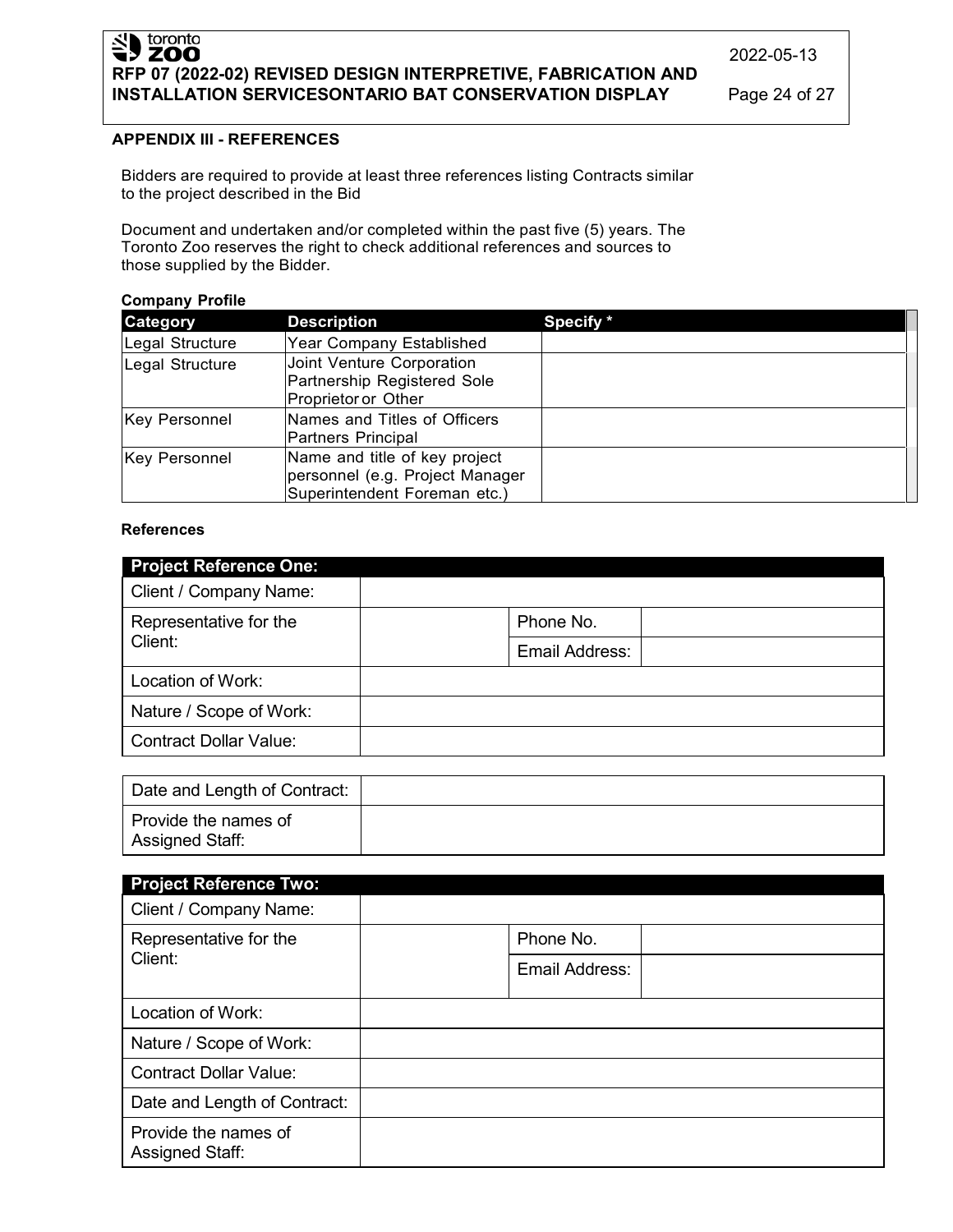# Sales toronto **RFP 07 (2022-05) REVISED INTERPRETIVE DESIGN, FABRICATION AND INSTALLATION SERVICES ONTARIO BAT CONSERVATION DISPLAY Page 25 of 27**

| <b>Project Reference Three:</b>                |                |  |
|------------------------------------------------|----------------|--|
| Client / Company Name:                         |                |  |
| Representative for the                         | Phone No.      |  |
| Client:                                        | Email Address: |  |
| Location of Work:                              |                |  |
| Nature / Scope of Work:                        |                |  |
| <b>Contract Dollar Value:</b>                  |                |  |
| Date and Length of Contract:                   |                |  |
| Provide the names of<br><b>Assigned Staff:</b> |                |  |

2022-05-13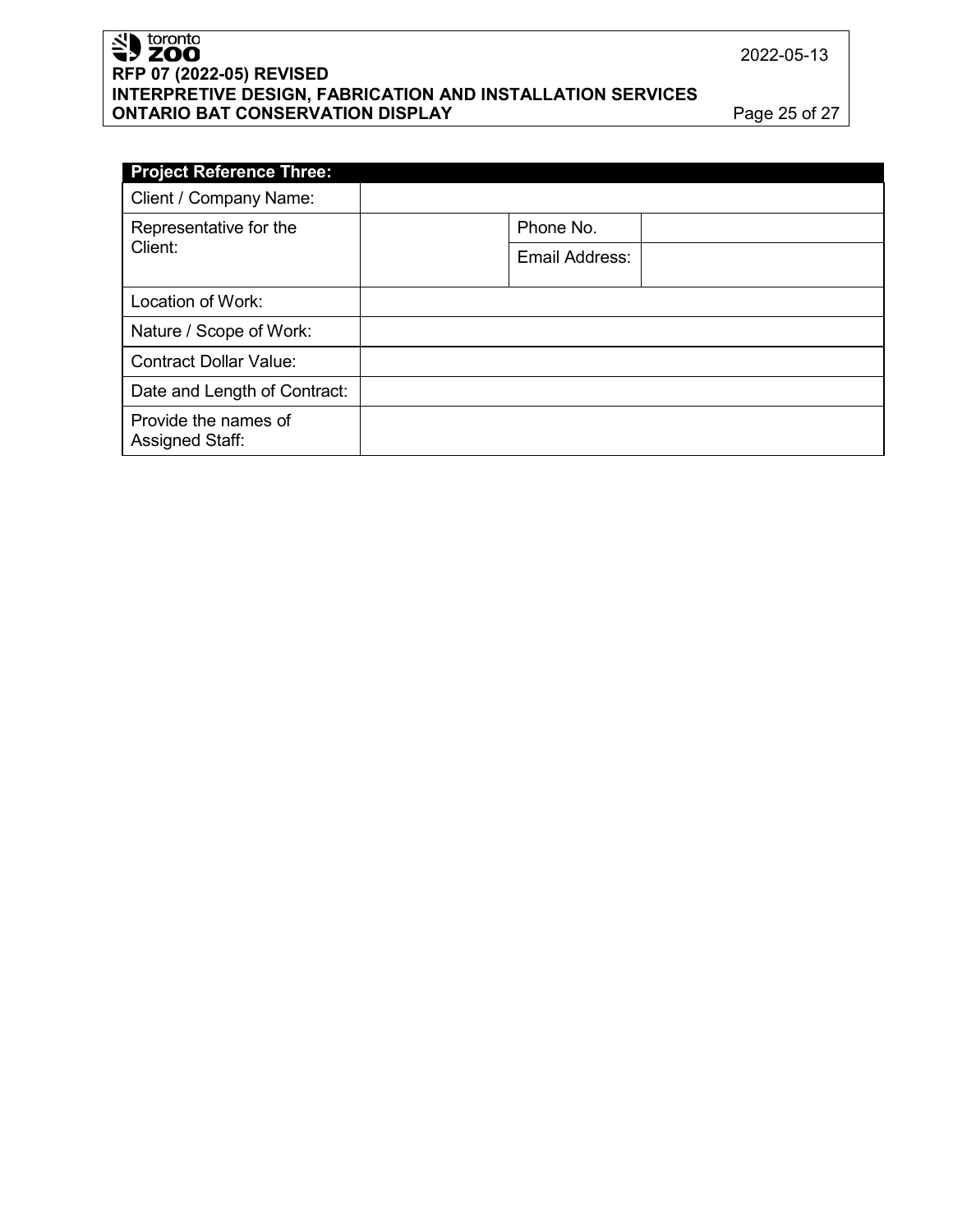#### toronto ZOO **RFP 07 (2022-05) REVISED INTERPRETIVE DESIGN, FABRICATION AND INSTALLATION SERVICES ONTARIO BAT CONSERVATION DISPLAY Page 26 of 27**

2022-05-13

### **APPENDIX IV – ACCESSIBILITY FOR ONTARIANS WITH DISABILITIES ACT (AODA)**

The Toronto Zoo supports the goals of the Accessibility for Ontarians with Disabilities Act (AODA), 2005 and is committed to providing equal treatment and equitable benefits of Toronto Zoo services, programs and facilities in a manner that respects the dignity and independence of people with disabilities.

Accessibility for Ontarians with Disabilities Act (AODA) Requirements: "Pursuant to Section 6 of Ontario Regulation 429/07 ("Regulation"), Accessibility Standards for Customer Service made under the Accessibility for Ontarians with Disabilities Act, 2005, the contractor, i.e. successful bidder/proponent, shall ensure that all of its employees, agents, volunteers, or others for whom it is at law responsible, receive training about the provision of the goods and services contemplated herein to persons with disabilities. Such training shall be provided in accordance with Section 6 of the Regulation and shall include, without limitation, a review of the purposes of the Act and the requirements of the Regulation, as well as instruction regarding all matters set out in Section 6 of the Regulation. This training will take approximately twenty minutes and is available on-line at <http://www.mcss.gov.on.ca/mcss/serve-ability/splash.html>

The contractor, i.e. successful bidder/ proponent where requested by the Toronto Zoo shall provide written proof that all employees, agents, volunteers, or others for whom it is at law responsible have been trained as required under the act as well as any documentation regarding training policies, practices and procedures."